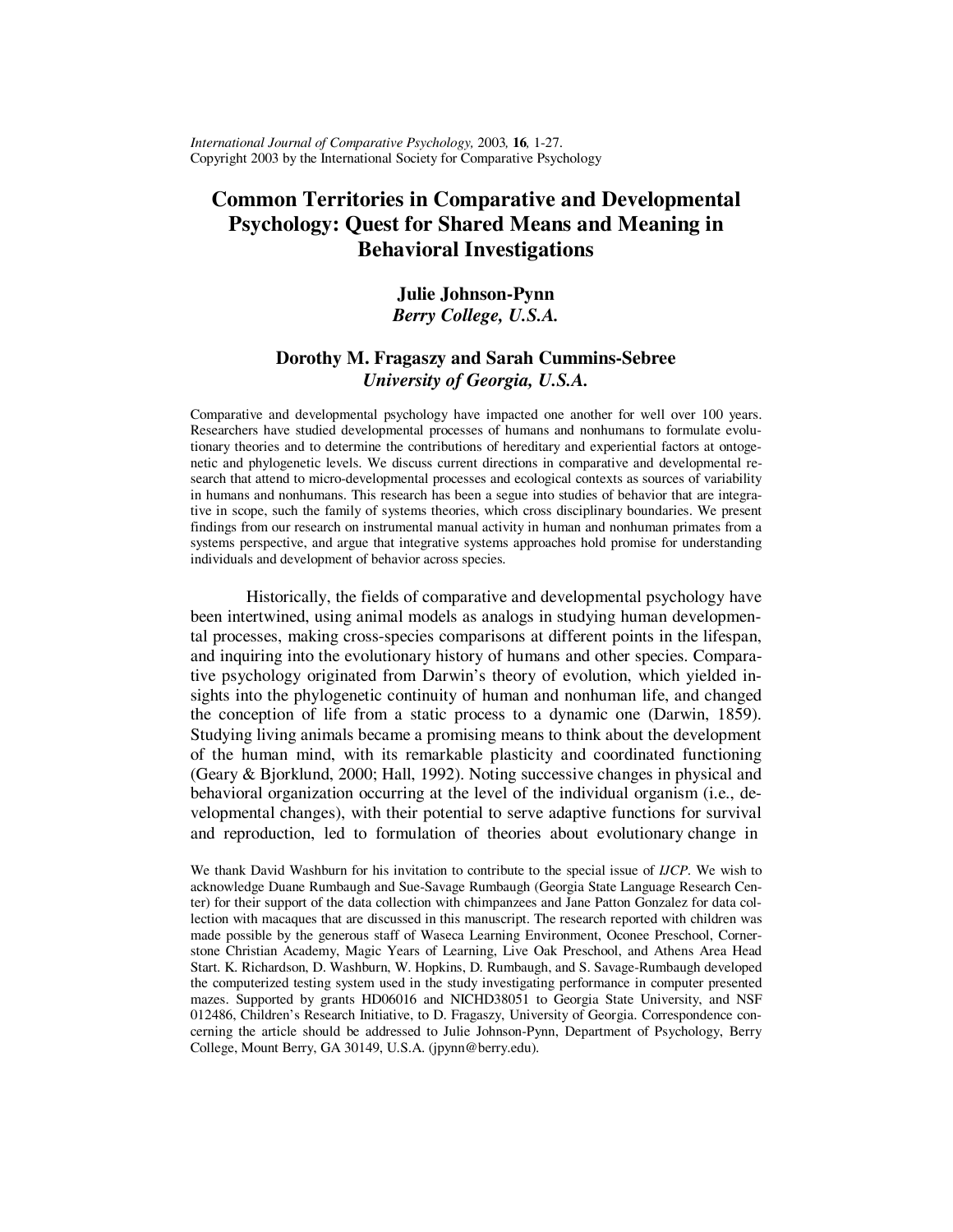development relevant to our own species (Gessell, 1948; Gottlieb, 1992; Gould, 1976, 1977). Indeed, discerning evolutionary origins and trends in behavior by studying developmental processes has been a prominent force in comparative psychology since the early  $19<sup>th</sup>$  century (Gottlieb, 1984; Lehrman, 1970; Tinbergen, 1963).

G. Stanley Hall, one of the early psychologists who studied human development, integrated Darwinian biological principles into his view of humans, albeit erroneously. For instance, his theory that very early childhood corresponded to a monkey-like ancestor that had reached sexual maturity around age 6-7 years (Hall, 1904) has since been rejected. Hall's ideas rested on Haeckel's evolutionary theory that ontogeny recapitulates phylogeny, or that ontogenetic progression mirrors the phylogenetic history of the species, an idea not commonly accepted by contemporary scientists (but see Parker & Gibson, 1979; Parker & McKinney, 1999). Though at times it would appear that comparative and developmental psychology have grown apart since the days of Darwin and Hall, a substantial body of research in both fields converges on the same behavioral topics (e.g., symbolic processing including numerical and spatial reasoning and linguistic abilities, memory, perception, social responsiveness, imitation and other social learning mechanisms to name a few). It is beyond the scope of this paper to delve into all of the territories where comparative research and developmental psychological research have overlapped. Instead, we describe some of comparative and developmental psychology's noteworthy contributions in means (methodology) and meaning (theoretical frameworks) that significantly advance integrative research in both fields. That is, these contributions cross disciplinary boundaries by incorporating biology (with its focus on process) and ecology (with its focus on context) with psychology (with its focus on the individual as a whole), and thus, hold great promise for helping us to understand behavioral phenomena. Further, we argue that both comparative and developmental psychology benefit by researchers' deliberate efforts to strive for shared means and meaning with other areas in behavioral science. Contemporary investigations by those researchers working from systems perspectives, with their attention to developmental patterns of change at levels ranging from cellular to cultural (these perspectives differ slightly, but all are integrative in scope), serve as examples. Later in this article we describe our work examining instrumental manual activity from a systems perspective that speaks to both comparative and developmental questions.

#### **Breaking Free of the Nature-Nurture Dichotomy**

Inquiry in comparative and developmental psychology has long been dominated by attempts to determine the relative contribution of genetic and experiential factors to behavioral expression. The relationship between developmental outcomes and an individual's genetic endowment is an incredibly complex one that is often misunderstood (Jensen, 1969; Morage, 2001). Investigating the emergence of behavior in individuals and variability in behavior across individuals and species should not rest on nature and nurture as competing explanations, but rather, should encompass the dialectical interplay of systems external and internal to the organism (Michel & Moore, 1995; Oyama, 2000). It is not meaningful to argue that certain phenotypic characteristics are more or less genetic than others. Nor is it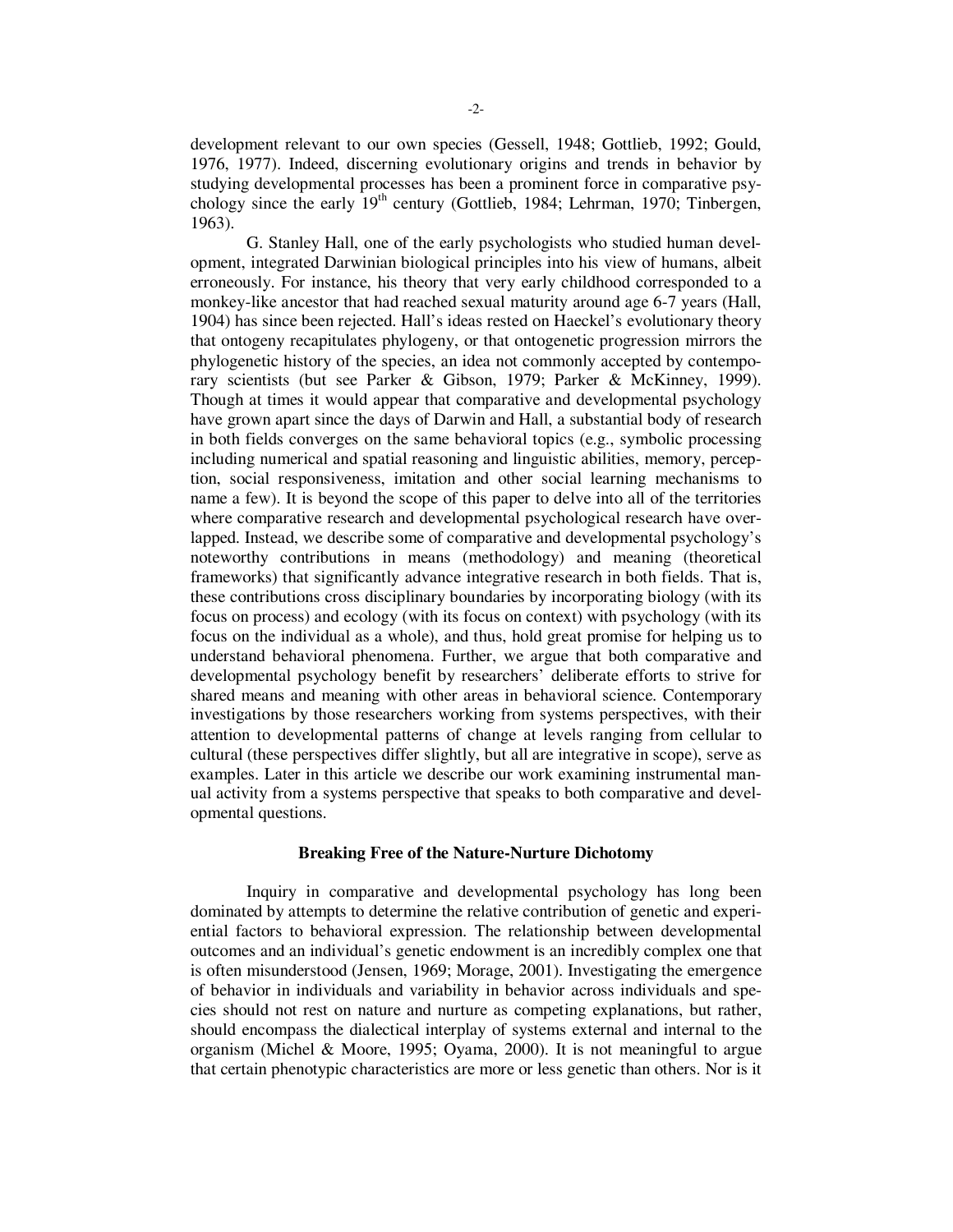meaningful to view some characteristics as more or less biological than others. Comparative and developmental psychologists propose that the possibilities of evolutionary change can be understood if we consider the developmental process of the individual in its species-typical ecological niche.

These ideas are very powerful; they can help science break free of the nature-nurture dichotomy that has been such an abiding and stifling theme in our research (see also Lickliter & Berry, 1990). For example, studies in psychobiology have revolutionized our understanding of "nature" by providing evidence that genetic influence on behavioral expression is not unidirectional, and that developmental outcomes are best conceptualized as being epigenetic, or the result of a complex confluence of genetic influence and multiple organizational systems in the individual organism, including molecular, cellular, and organismic (Gottlieb, 1998). Schneirla, who studied nonhuman animals (1957, see also Schneirla & Rosenblatt, 1961, 1963) charted new territory by providing a compelling argument that integrated organicism (i.e., the integrated structural features of individual) and contextualism (i.e., interactive relations among levels of the individual's bodily and ecological systems). Schneirla's work on the dynamic relations between learning abilities, the structure and plasticity of the nervous system, and a species' ecological niche is an elegant demonstration of applying organismic and contextualist models to behavioral development. Furthermore, the timing among interactions, or what Pepper (1942) describes as historic events (viewed as contextual influences), are crucial to developmental outcomes such that developmental trajectories do not progress in a genetically predetermined invariant fashion, but rather, show considerable individual variability (Schneirla & Rosenblatt, 1963). Thus, developmental "norms" are probabilistic as opposed to inevitable. Schneirla's probabilisticepigenetic position emphasized the integration of multiple systems in development and was rooted in a solid empirical foundation of biology, and comparative and developmental psychology. In general, developmental psychobiology, the field founded by Schneirla, emphasizes the coordination of biological and experiential aspects of behavior and has moved beyond nature vs. nurture (see Michel  $\&$ Moore, 1995 for a comprehensive treatment).

The conception that development is a self-organizing process is implicit in much contemporary research in human developmental psychology (Lerner & Walls, 1999). Viewing development as a self organizing process entails consideration of contextual factors (Cole, 1992; Parent, Normandeau, & Larivee, 2000; Rogoff, 1990). For example, the timing of locomotor development reflects a variety of culturally specific practices (e.g., Hopkins & Westra, 1988; Super, 1976) Variability in people's family, community, and culture underscores the need to conduct research in varied contexts, in addition to standard laboratory settings (Lerner & Busch-Rossnagel, 1981). For example, when studying infants and children, cross-cultural psychologists examine the integration of cognitive and socioemotional development by analyzing infant and child care, familial influences, and value characteristics of the larger culture (e.g., Berry, Poortinga, & Pandey, 1997; Keller & Greenfield, 2000; Matsumoto, 2000). The growing interest of developmental psychologists in the particulars of behavioral development rather than universals, reflects the viewpoint that variability should not be conceptualized as noise, or experimental error, but rather, as an important indicator of the organiza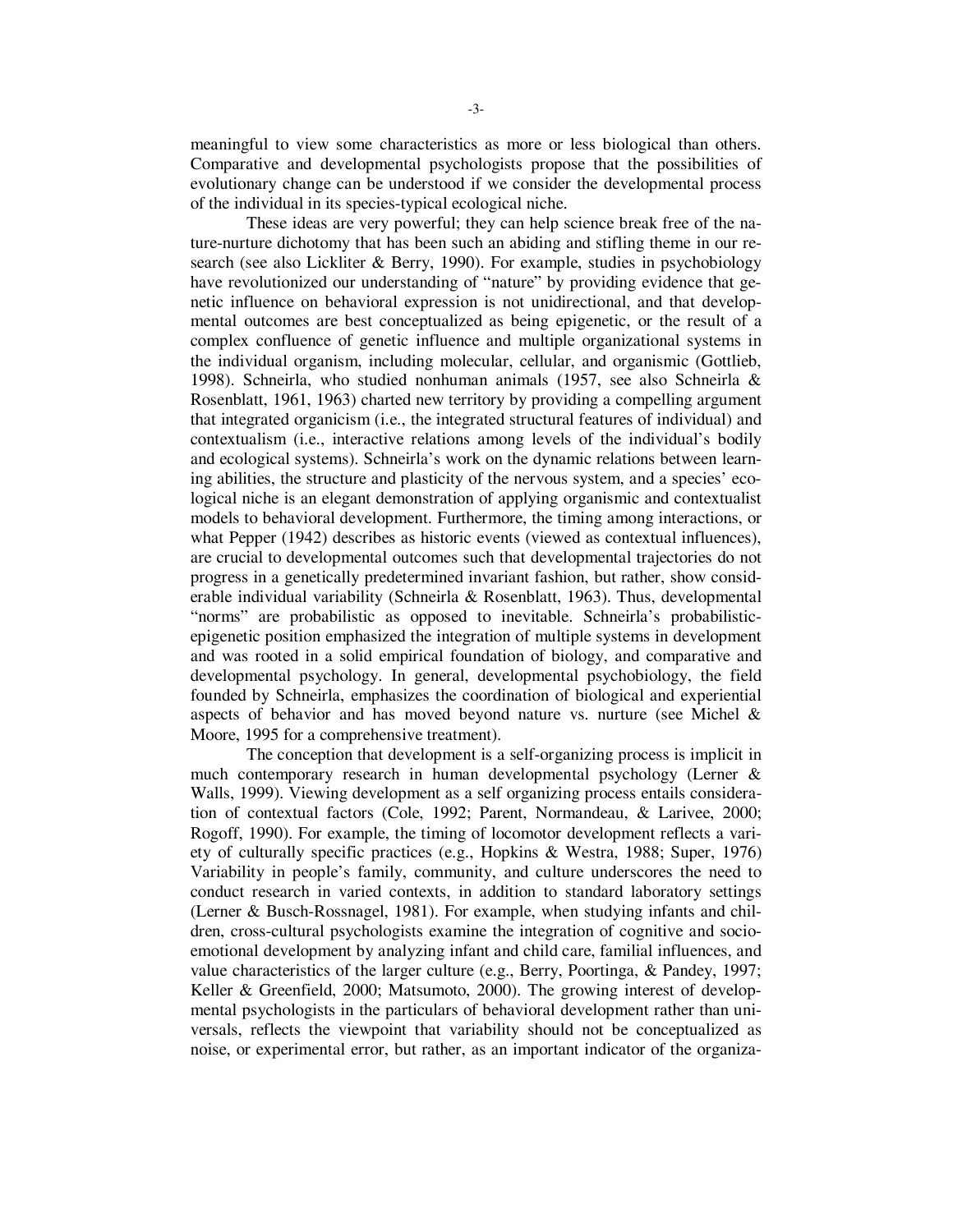tion of the individual (Fischer & Pare-Blagoev, 2000; Harkness, Raeff, & Super, 2000).

The importance of studying studying self organization within varied contexts is evident in studies of behavioral development in other species. For example, West and King (2002, p. 98) studied the ontogeny of song and mating behavior in brown-headed cowbirds. They propose that a "social/cultural gateway" directs development by constraining the "settings and sequence of events through which [organisms] obtain access to information for learning." West and King have shown that contextual factors (e.g., social setting) work in concert with individual characteristics (e.g., age and sex) to channel variation in behavioral development (e.g., mating strategies and song development) (see also Coleman & Wilson, 1998 for an example with pumpkinseed sunfish).

The contributions that we describe next draw from scholars studying humans and nonhuman animals. Some embrace a synthetic relationship between biology and individual contexts in development, thereby forwarding an integrative systems view of development. Others embody a process-focused approach, thereby revealing the intricacies and dynamics of developmental trajectories.

## **Contributions in Means of Doing Research: Capturing the Emergence of Behavior and its Adaptive Qualities**

Comparative researchers studying nonhumans have devised observational methodologies for describing and measuring behavior that are distinguished for their clarity (Altmann, 1974). These observation techniques have been especially useful for psychologists whose subjects are nonverbal humans and young children whose language facility is developing (e.g., Hinde, 1987; Michel, 1991a; Savage-Rumbaugh, et al., 1993). Rovee-Collier's (1995, 1997) research is a first-rate example of the usefulness of operant paradigms, which originated in laboratory experiments with nonhumans, to study memory development in human infants. Rovee-Collier's testing situation requires that infants recognize and recall that their kicking response will activate movement of a mobile hanging above them. Interestingly, infants remember this relationship weeks later, but their memories are dependent on the testing context being the same. These are two examples of methodologies first used by comparative researchers that have proved useful in studies of human development.

#### *Microanalysis of Problem Solving*

Recent work in developmental psychology has broadened the methods by which we study problem-solving behavior. The focus of analysis is not solely on whether children can solve problems or not, or on the number of errors committed, but rather how children's solutions come about. The research methodology employed must therefore capture the emergence and organizational profile of strategies children use to solve problems (Granott & Parziale, 2002). For example, Siegler (1996, 2002) has analyzed how children approach problems requiring numerical reasoning. Central to Siegler's theoretical framework is the proposition that children's strategies are multidimensional rather than unidimensional. Gradual changes in the utilization of strategies predominate over sudden shifts in thinking.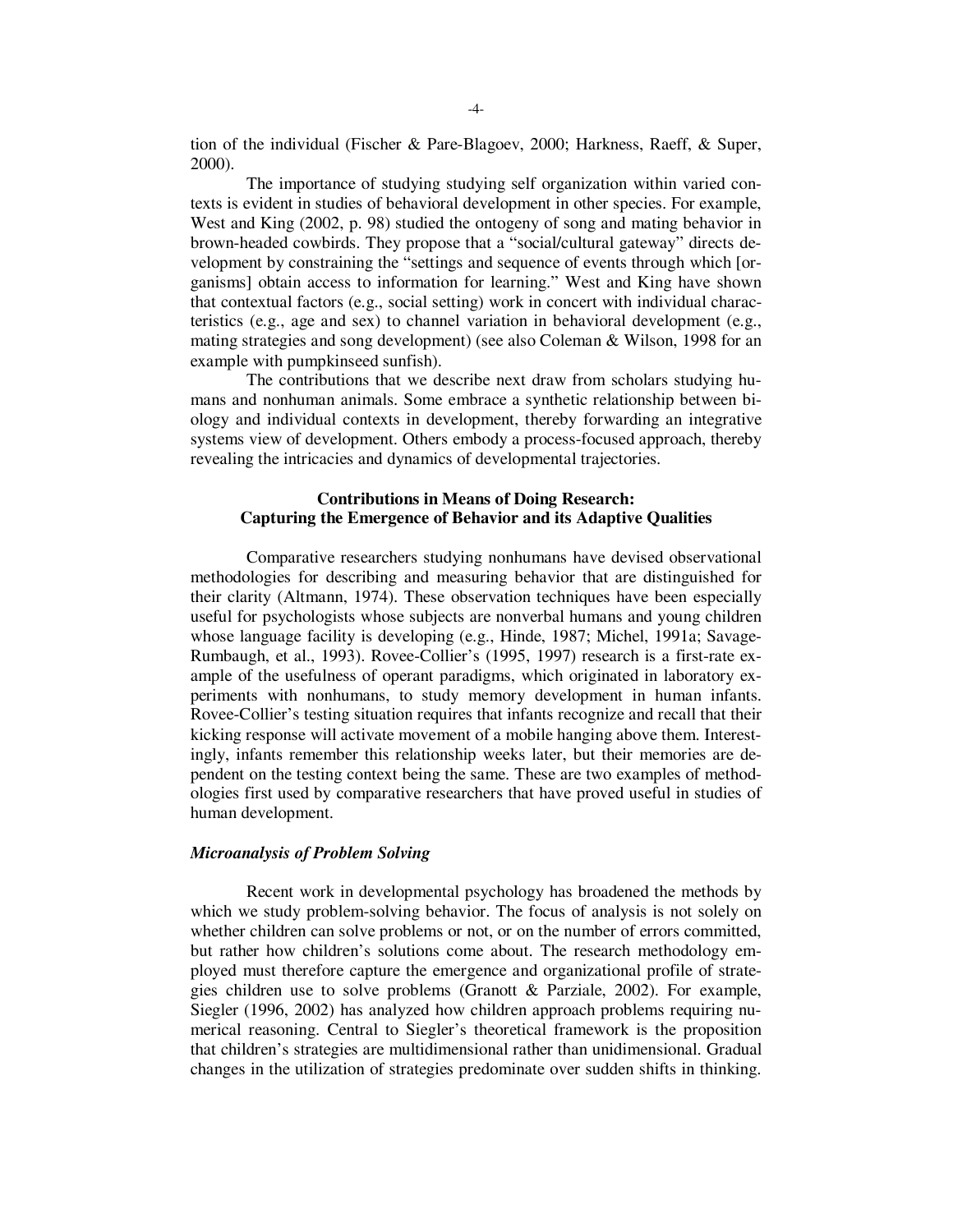The empirical data, Siegler argues, dictate that our research methods should capture the generation of variability as an epigenetic process that contributes to a constellation of strategies for approaching a variety of problems in a variety of contexts. Siegler's (1996, 2002) concept of "microgenetics" captures this idea (see also Siegler & Crowley, 1991). Microgenetics entail micro-developmental analysis, that is, examination of variability within individual subjects over time, producing a comprehensive picture of the developmental process. Furthermore, Siegler (1996) notes that children's variability and selection of problem-solving strategies become increasingly adaptive, an analogy consistent with the evolutionary process, where the production of new variants in behavior often reflects adaptive change.

#### *Socio-Emotional Adjustment and the Developmental Niche*

Although many comparative psychologists remain concerned with the foundations and expression of species-typical behavior, increasingly, questions of individual variation arise. For instance, comparative researchers studying monkeys (e.g., Boccia & Pedersen, 2001; Mason & Capitanio, 1988; Maestripieri, Jovanovic, & Gouzoules, 2000; Schino & Troisi, 2001; Suomi, 1987) have devised research methods to reveal the complexity of socio-emotional development. In these studies, researchers tracked hereditary relationships and experimentally manipulated rearing history and events that the monkeys experienced. Infant-maternal relationships were related to behavioral changes brought about by variations in the social group in order to isolate developmental processes contributing to attachment, temperament, and subsequent socio-emotional adjustment in the young monkeys. Soumi's (2000) finding that rhesus monkeys' behavior and brain chemistry were affected by the interaction of early rearing experience and serotonin transporter genotype is an excellent example of an animal model approach that fuses developmental and neuropsychology. This work enhances our understanding of the relationship between the young monkey's formation of attachment and its reactivity to stressful situations.

Experiments conducted by developmental psychobiologists with other mammalian orders (e.g., rodents) suggest other neural, endocrine, and immune correlates of attachment and maintenance of social bonds (Insel, 1992), and their contribution to adult behavior (Pedersen & Boccia, 2002). Leon (1992) adopted methods to identify olfactory, auditory, and visual preferences of mothers and offspring that contribute to attachment and feeding, thereby increasing the rat pups' chances for survival. The huddling niche in rats has been described as a learning milieu of rapid change where thermoregulation, olfactory and motor development, and dominance hierarchies exert influences at differing points in the rat pups' development. Research methodologies employed in studies of rodents have been particularly instructive in furthering the conception of the changing characteristics and function of the developmental niche (i.e., a concept that describes the integrative of features of a particular species and its habitat, Smotherman & Robinson, 1998; West, King, & Arberg, 1988).

All of these ideas resonate with issues in human development. For example, Thomas and Chess's (1977) analysis of children's "goodness of fit" with their respective environments is the classic analog for the concept of the developmental niche in human studies; their work showed how infant temperament impacts infant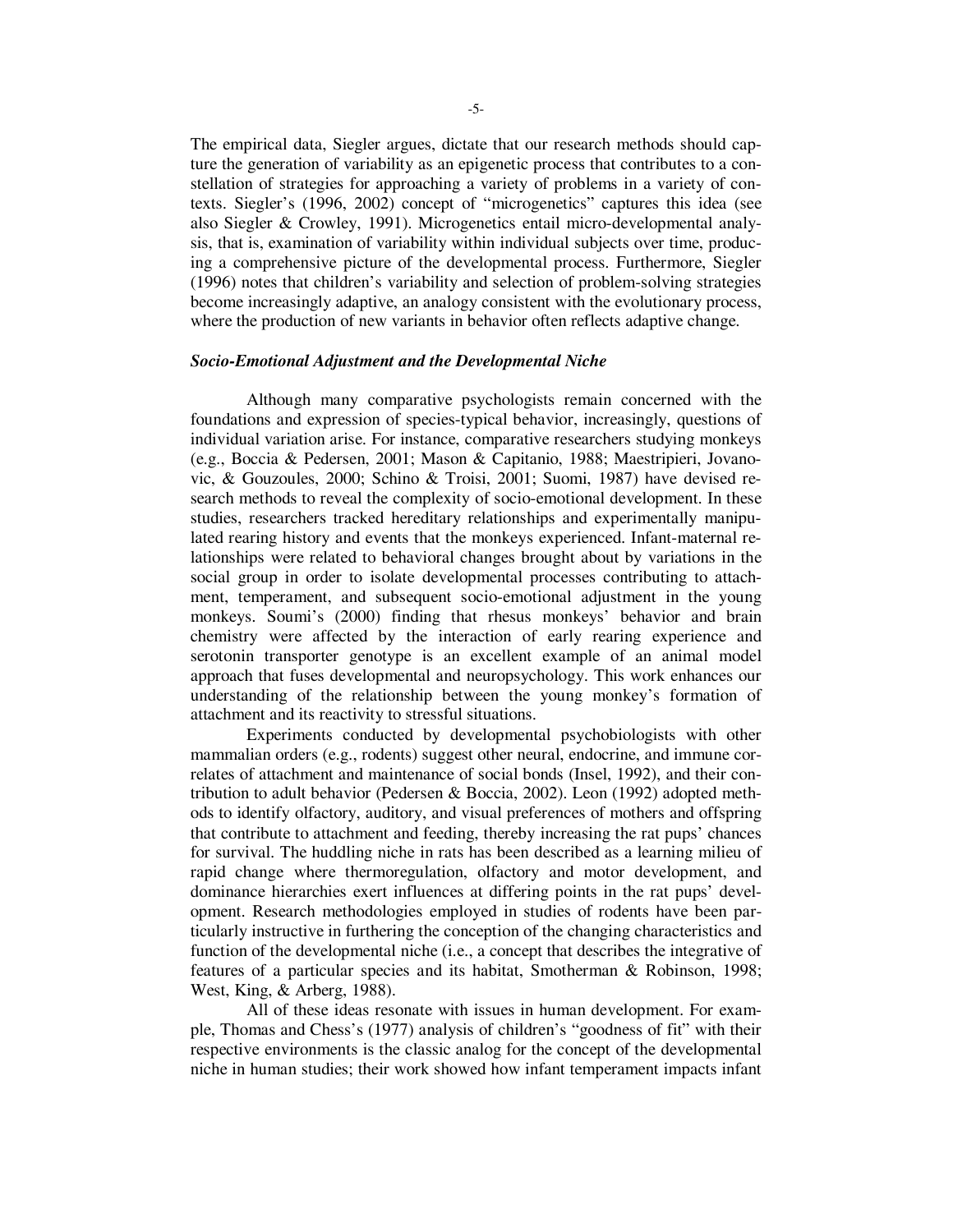adaptation to care-giving environments. More recently, Harkness and Super (1994), building on research ideas from behavioral ecology with nonhuman populations, have put forth three components of the child's developmental niche, including physical and social settings (e.g., climate and family, respectively), child rearing practices, and cultural customs (e.g., belief systems). Cross cultural studies have examined the child's developmental niche more closely, looking at how the unique socialization practices of different cultures affect the dynamic interaction of the child with his caregivers. For example, DeVries (1994) has reported that Masai children in East Africa display temperamental traits that Western caregivers would consider undesirable and that would put them at risk for behavioral adjustment problems in Western cultures. In the Masai culture, however, these traits, including being persistent, intense, and not easily consolable, are highly valued and would support adaptation to the harsh environmental conditions experienced by this African nomadic tribe.

This corpus of research on social adjustment in infancy has generally progressed towards achieving greater specificity and ecological validity since the seminal work on attachment by Harlow, Mason, and colleagues (Harlow & Harlow, 1965; Harlow & Zimmerman, 1959; Mason & Berkson, 1975) and Thomas and Chess (1977). Moreover, these contributions, marked by their attention to context and process, are indicative of efforts by comparative and developmental psychologists to employ research methods with foci of analyses that capture the emergence of behavior and its adaptive qualities.

## **Contributions in Meaning: Theories and Conceptual Frameworks to Guide Research and Interpret Findings**

Developmental research with humans, generally, has been much more theory-driven compared to comparative research with nonhumans, which has tended to be more empirically driven. An example is research in "theory of mind", the attribution of mental states to others. This form of social cognition, a substantive research theme in child development research, has been theorized to be a uniquely human quality that is linked to the development of cognitive abilities, social skills, and sophisticated communicative capacities (e.g., Astington, 1993; Perner, 1991; Wellman, Cross, & Watson, 2001). Comparative researchers have addressed exhibitory aspects of theory of mind, that is whether other species attribute intentions, beliefs, and desires to others, with cleverly designed laboratory and field experiments (e.g., Cheney & Seyfarth, 1990; Gallup, 1982; Heyes, 1998; Povinelli & Giambrone, 2001; Premack & Woodruff, 1978; Whiten & Byrne, 1988). Comparative psychologists have been more conservative in their interpretations of data compared to developmental psychologists. Making inferences about the thinking of nonhumans must proceed with skepticism that it is like the thinking of humans, lest we fall into the anthropomorphism trap. Thus, to date, comparative psychologists have provided little sound evidence that monkeys and apes make inferences about mental states of others. Whether chimpanzees have a rudimentary theory of mind, a question posed by Premack & Woodruff (1978) over twenty years ago, remains open. Perhaps this is because of methodological challenges involved in doing this type of research with nonhuman animals. After all, we cannot question nonverbal nonhumans as we do human children. Virtually every experimental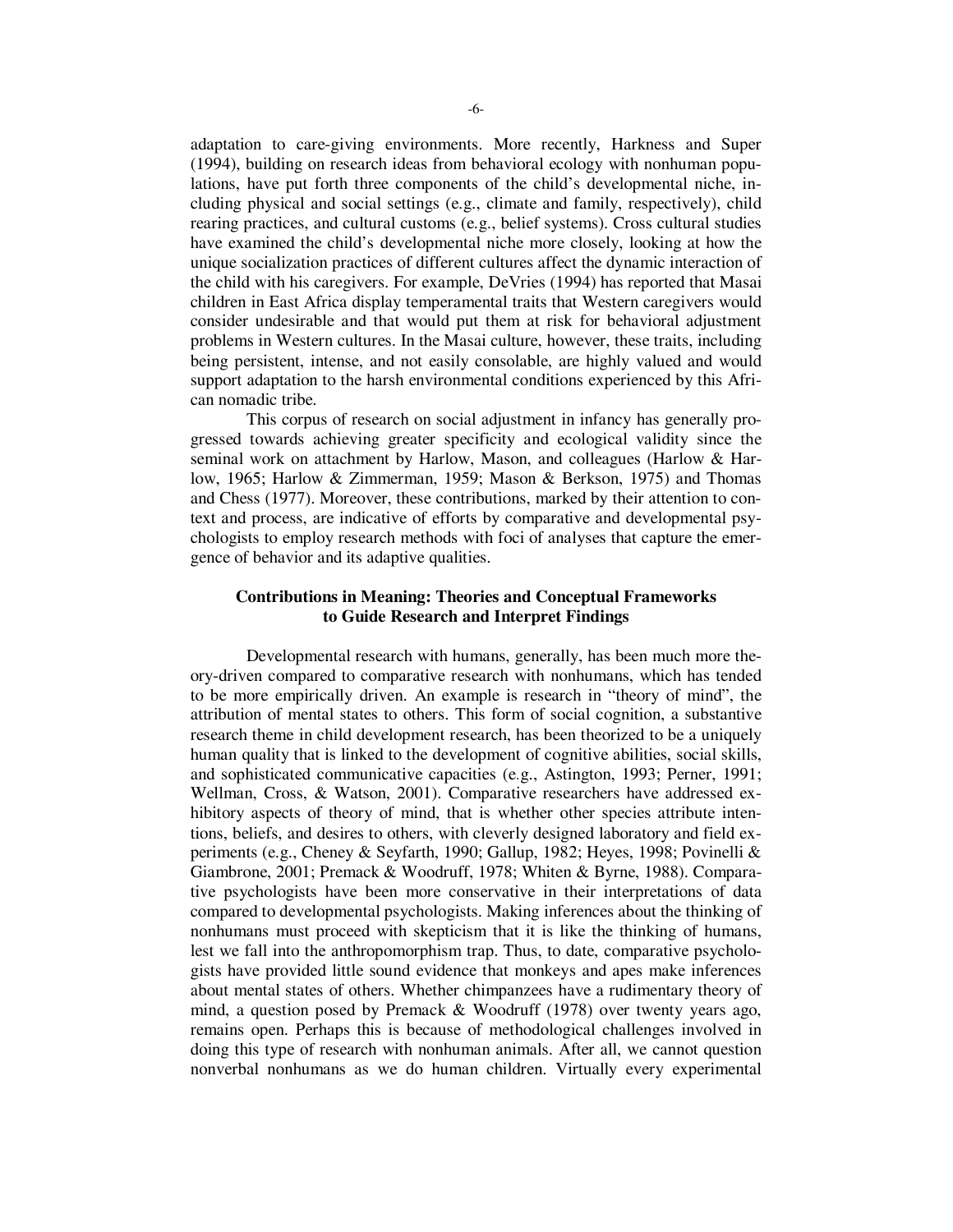paradigm used with children involves questioning children about what they believe others (including dolls, puppets, or actual people) see, know, think, or feel. Comparative researchers, one could argue, have a greater burden of proof placed on them. Hence, reporting evidence for and against mental attribution has been the predominant focus in the literature on nonhumans as opposed to emphasis on theoretical developmental discussions in the literature on children.

Nonetheless, it is certain that animals possess highly sophisticated communication systems, and nonhuman primates in particular show marked sensitivity to vocalizations, gestures, facial expressions of conspecifics and human caretakers/observers. All are indicative of highly developed forms of social cognition (Russon, Bard, & Parker, 1996; Owren & Rendall, 1997). Examining both children and nonhuman primates' sensitivity to affective displays and their abilities to engage in social negotiation in more naturalistic settings may be a fairer comparison than paradigms that require inferences about subjects' interpretations of scenarios.

#### *Value of Integrative Developmental Systems Approaches*

By adopting an integrative theoretical and methodological approach, comparative and developmental psychologists may be better able to establish the relations among individuals' characteristics and contextual variables and consequent development of behavior across species. A common means to investigate ontogenetic changes in behavior coupled with a common conceptual framework to make meaning of the data hold great possibility for advancing both comparative and developmental psychology. Some contemporary scientists, whose work is discussed in the remainder of this section, have heeded von Bertalanffy's (1968) challenge that theories in science should integrate biology, ecology, and developmental systems and evolutionary histories of organisms and have utilized analytical methods that capture complex relations.

Developmental psychobiology, which to date has typically involved studying nonhuman populations, focuses on the relationship between structure and function at ontogenetic and phylogenetic levels of analysis (Gottlieb, Wahlsten, & Lickliter, 1998; Lerner, 1991). Phylogeny is, after all, a sequential pattern of varying ontogenies. A central assumption of developmental psychobiology is that behavioral ontogeny should be thought of in the same terms as morphological ontogeny, as both are guided by epigenetic interactions. Another assumption is that the structure-function relationship, and the ontogenetic processes that bring it about, should not be assumed to be equivalent across phylogenetic levels, even if the behavioral patterns that develop are similar in different species (Reese & Overton, 1970). The intricacies of the structure-function relationship are illustrated in Gould's (1977) argument linking brain development and socio-cultural functioning at individual and intergenerational levels of analysis. Comparing individuals of different species may guide the formulation of causal questions pertaining to proximate, ontogenetic, and phylogenetic causes of behavior (Gould, 1977). This assertion, however, differs from the proposition that any *one* of these orientations can serve to explain, fully, the other (Lehrman, 1970; Snowden & French, 1979; Tinbergen, 1963). Arguments such as Gould's that pertain to the evolution of the structure-function relationship must necessarily be of a comparative and developmental nature. Gilbert Gottlieb (1992, p. 137), working from a psychobiological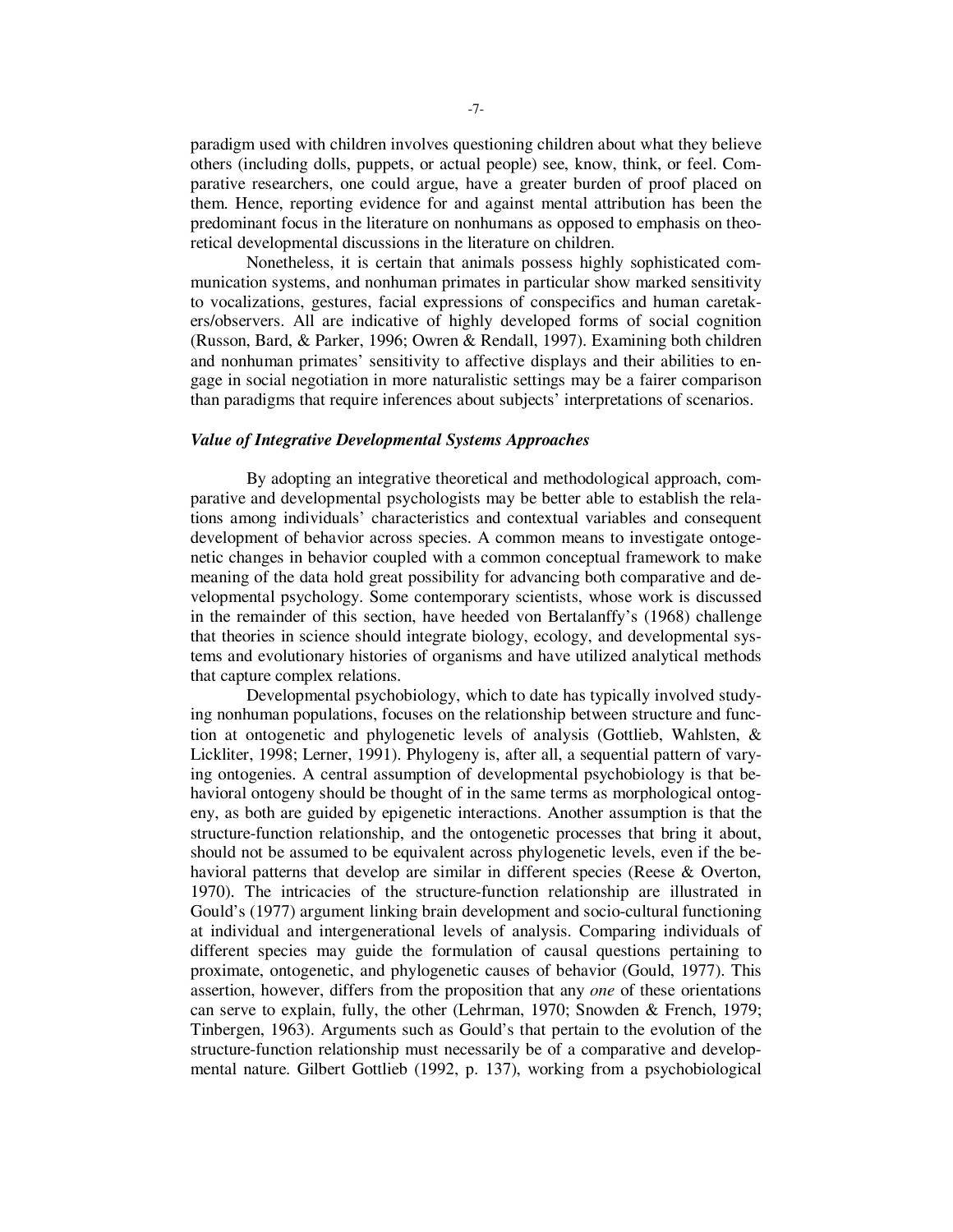perspective, asserts that "an understanding of heredity and individual development will allow not only a clear picture of how an adult animal is formed but [also] that such an understanding is indispensable for an appreciation of the processes of evolution as well" (see also Lickliter & Berry, 1990).

Developmental systems theories can succeed in providing elegant causal accounts of the relationship between the individual's design features (e.g., perceptual processes, muscle tone, movement preferences) and developmental trajectories (Kuo, 1976; Lewis, 2000; Oyama, Griffiths, & Gray, 2001). Thelen and Smith's (1994) version of a developmental systems theory, which they have termed "dynamic systems theory", assumes that development results from the continual and multiple interaction of all levels of the developing system, from the molecular level to the cultural level. Morphological and behavioral characteristics, they argue, arise not from genetic codes or environmental instructions, but from dynamic interrelations within and between the multitude of systems that comprise and surround the organism. For example, Thelen (1986, 1992; see also Thelen & Corbetta, 2002) has shown that muscle growth and postural control are hastened when infants are held upright and allowed to engage in stepping, leading to acceleration in locomotor development. Hopkins and Westra (1988) suggest that early attainment of certain milestones in locomotor development in West Indian babies reflects "formal handling practices" (e.g., stretching exercises and placing infants in positions that challenge their balance) used by West Indian mothers with their infants.

Bronfenbrenner's (1979, see also Bronfenbrenner & Evans, 2000) Bioecological theory offers an alternate integrative approach to the biological, cognitive, and socio-emotional dimensions of behavioral development. This theoretical position, like all integrative theories, advocates a dynamic, interactive model of individual-contextual relations, and ascribes a key role to temporal processes and contextual details at multiple levels of organization (i.e., systems that are internal and external to the individual). Attention to the ecology of the individual, changing relations in the individual's micro and macro systems (e.g., perceptual-motor and familial, respectively), and historical embedding of systems gives descriptive and explanatory power to this theoretical orientation (Bronfenbrenner, 1977, 1979; Bronfenbrenner & Evans, 2000; Bronfenbrenner & Morris, 1998).

Researchers studying children through this theoretical lens have examined the effects of residential crowding on children's well-being, the contributions of parental and peer support to academic performance, and the links between access to community health centers and welfare institutions on children's development (Evans & Saegert, 2000; Steinberg, 1990; Bronfenbrenner, 1993, respectively). Bronfenbrenner (1993) points out that, given the typically low proportion of variance explained by the variables under investigation in developmental research, it is necessary to focus on multiple contextual influences. This assertion underscores the argument that experimental causal analyses should not be the sole analytical strategy in an integrative approach. Where causal relations remain shrouded from analyses, as they often do when studying development, we can make use of correlational methods, asking how and how much a particular parameter influences another. Convergent correlational evidence can be a powerful analytical tool when studying development and when comparing species (Fragaszy & Perry, in press; Ross & McLarnon, 2000; Russon, 2003). All of these integrative approaches are promising candidates to investigate behavioral phenomena because they are simul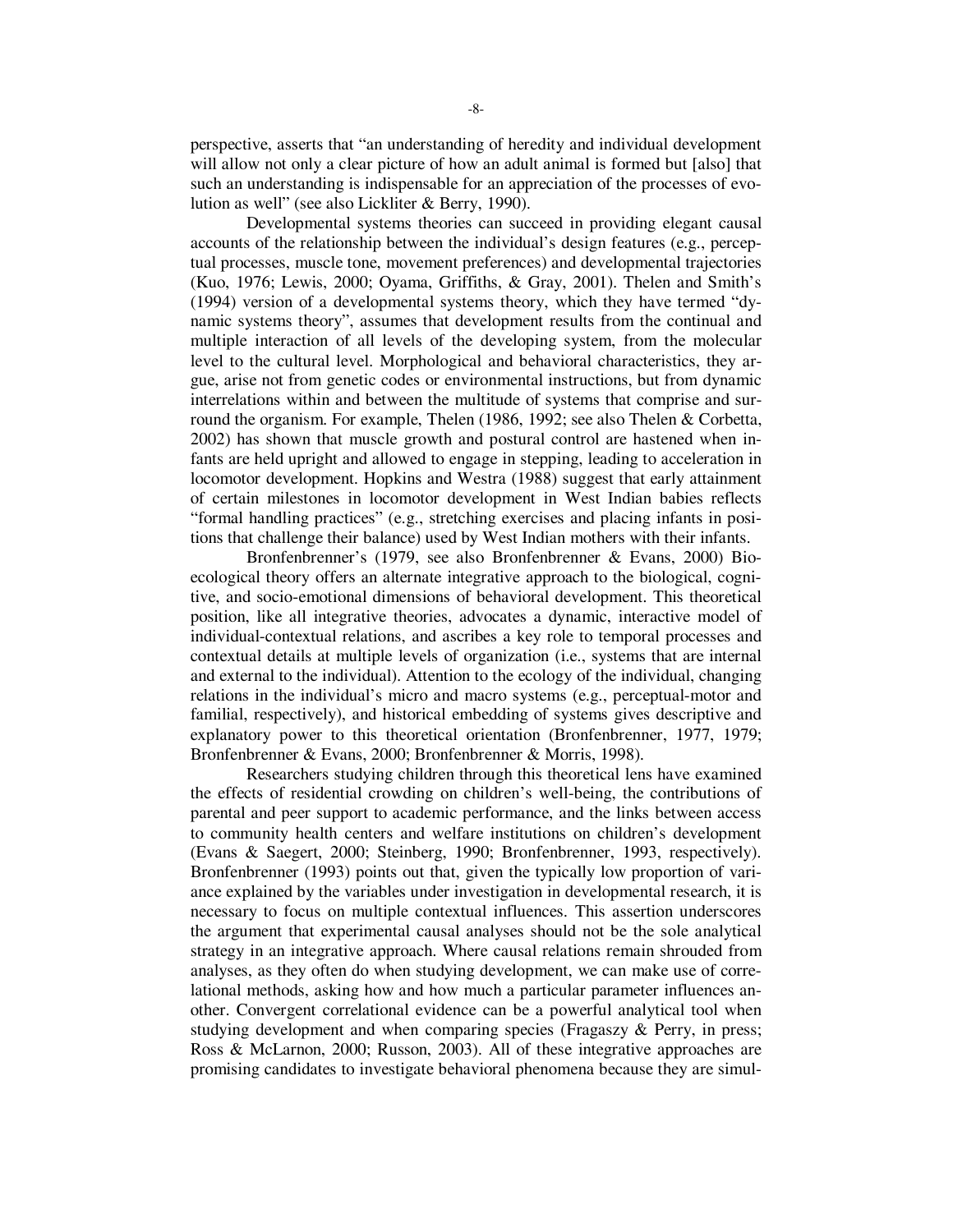taneously both broader and more differentiated than their predecessors with their restricted focus on innateness (e.g., Lorenz, 1957; Chomsky, 1972), stimulusresponse connections in decontextualized experimental settings (e.g., Skinner, 1938), or logical mathematical thinking (e.g., Piaget, 1963).

## *Value of an Integrative Approach to Study the Development of Instrumental Manual Activity*

 We devote the remainder of this paper to instrumental manual activity, a common form of problem solving exhibited extensively by human and nonhuman primates. The specialization of the hand for fine motor movement, haptic perception, bimanual coordination, and manipulation of objects renders instrumental manual activity a distinctive feature in the evolutionary history of primates (Fragaszy, 1998; Marzke & Wullstein, 1996; Wilson, 1998). Visual-motor coordination, prehension, and bimanual dexterity affect the extent to which the individual can experience and modify its environment. Sometimes the functional outcomes of instrumental manual activity are identical across species, such as using objects as tools in feeding behavior; however, the developmental processes that brought about the behavior can be dissimilar. Examining instrumental manual activity from a comparative developmental perspective that is integrative in scope can be most informative.

Instrumental manual activity is defined as using hands to manipulate objects or surfaces to attain a goal. Traditionally, goal-directed object manipulation of this sort has been interpreted as activity that is mediated by abstract cognitive constructs (e.g., Greenfield, 1991; Langer, 1980; Piaget & Inhelder, 1969) or is aided by causal understanding of means-end relationships (e.g., Limongelli, Boysen, & Visalberghi, 1995; Visalberghi & Tomasello, 1998). Developmental psychologists, in particular, are interested in instrumental manual activity as an expression of an individual's abstract knowledge of logical-mathematical relationships (Langer, 1980). Indeed, "logico-mathematical" ways of knowing form the basis of Piaget's (1969; see also Piaget & Inhelder, 1969) theory of cognitive development, and Piagetian theory has been the dominant theoretical approach applied to the investigation of instrumental manual activity in nonhuman animals. Piaget addressed motor behavior, but was more interested in the logical rules that children abstracted from movement: the products of thinking rather than the processes that are involved in constructing this knowledge. The Piagetian perspective has motivated some comparative psychologists to draw parallels between children's sensorimotor development and the manipulative capabilities and propensities of nonhuman primates. Piaget's scheme of the substages of sensorimotor development has been applied to the manipulative repertoire of various species of nonhuman primates (e.g., orangutans, chimpanzees, and capuchin monkeys) residing in captivity and in the wild (Antinucci, 1990; Call, 2001; Chevalier-Skolnikoff, 1989; Parker & Gibson, 1977; Poti, 1997). Parker and colleagues (Parker & Gibson, 1979; Parker & McKinney, 1999) devised an evolutionary explanation for the emergence of language and intelligence in humans employing Piagetian ontogenetic theory. Piaget's theory has been a heuristic tool to make descriptive comparisons between species. Its use, however, has not gone without criticism by developmental and comparative psychologists. Chief objections concern the conceptual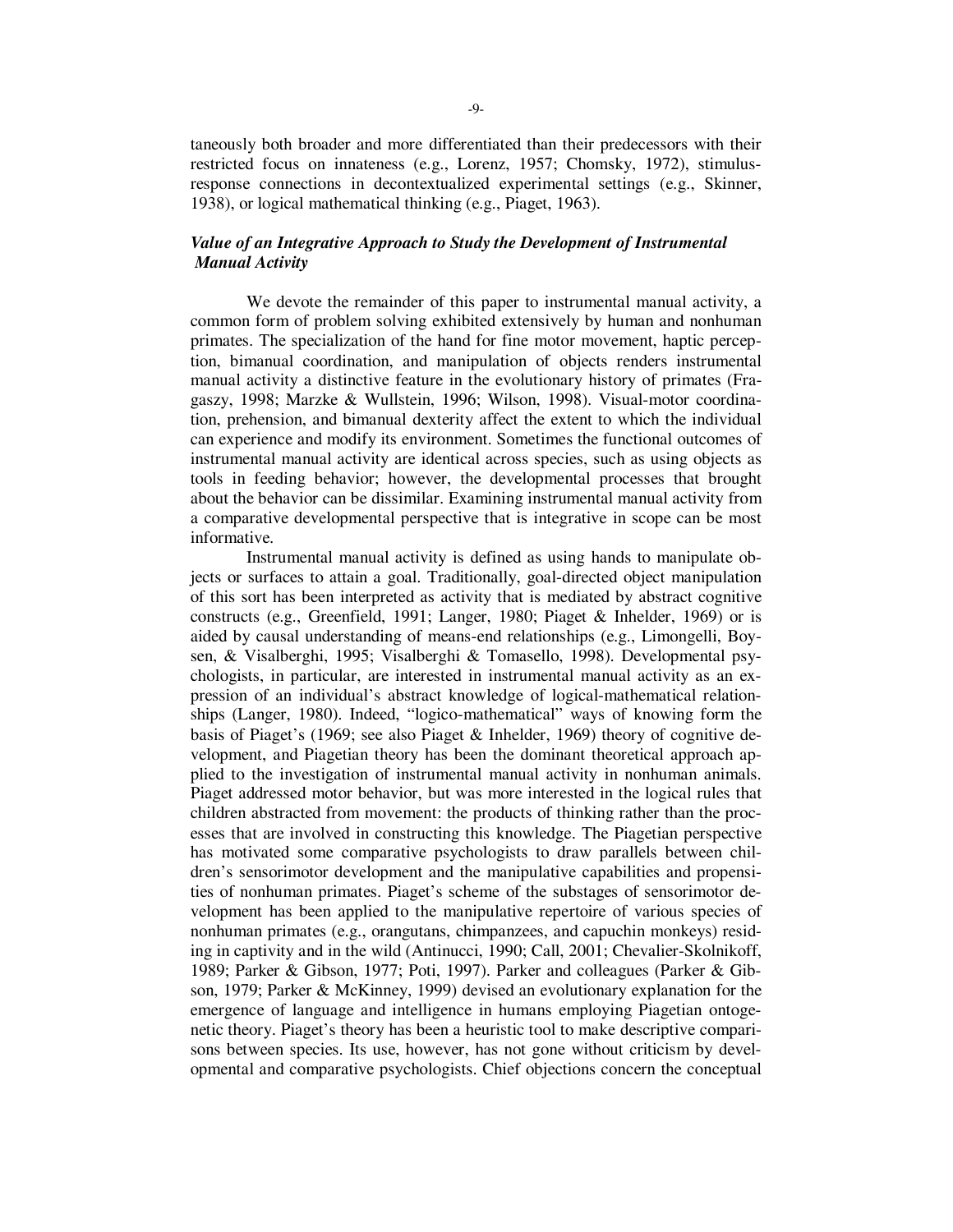validity of Piaget's theory, which fails to account fully for individual and ecological contextual influences on behavior. Because it is a stage theory, one of the tenets is universality, which downplays individual and cultural differences in behavioral development. Developmental psychologists have modified these conceptual weaknesses in subsequent revisions of the theory (e.g., neo-Piagetian, Case, 1985; Fischer, 1980; and information-processing approaches, Bjorklund, 1997).

Furthermore, research with children has illuminated some of the methodological weaknesses in the Piagetian testing paradigms, which use particular tasks and oftentimes rely on verbal responses by subjects. The conclusion that Piaget underestimated the capabilities of children has come about largely because of a revision in research methodology used with young children that specifically addressed testing contexts, including constraints imposed by tasks. To illustrate, children have shown improved performance than predicted by Piagetian theory in manual tasks that provide perceptual and functional feedback to them (DeLoache, Sugarman, & Brown, 1985; Fragaszy et al., 2002). Tasks that afford children opportunities to detect errors in their action-based solutions to problems and to assess their progress towards goals can reveal, in dynamic systems terms, rapid assembly of skills. Effective behavior may not be evident where motoric demands are not well-suited to children's perceptual-motor developmental level. Additionally, inferring cognitive structures from actions with objects is problematic when actors cannot comment on their actions or answer questions posed by experimenters (Adams-Curtis, 1989; Brainerd, 1979). Reliance on the verbal reports of children may in fact mask the complexity of the developmental process.

Comparative psychologists are, no doubt, concerned with the very areas in which Piaget's theory has been criticized by developmental psychologists, even though a Piagetian approach continues to guide the investigation and interpretation of cognitive and perceptual-motor skills in nonhuman primates (Antinucci, 1990; Chevalier-Skolnikoff, 1983; Parker & McKinney, 1999; Poti & Spinozzi, 1994). Developmental psychologists studying young children, on the other hand, have adopted alternative approaches that integrate the converging influences of brain, body, environmental context, and behavior (e.g., Connolly & Dalgleish, 1989; Elman et al., 1996; Lockman & Thelen, 1993; Michel, 1991b; Thelen, 1992). The instrumental manual system is marked by progressive reorganization that is contingent upon self-assembled development in neural, perceptual, and muscle systems. Changing relations among the components of the individual's perceptual and motor systems and ecological context become the focus of analysis, and in that sense, the individual and his/her environment are conceptualized as dynamic rather than statically and inflexibly hierarchical. Relationships among these components are not temporally stable, and development does not follow an invariant stage-like sequence as Piaget asserted. For example, in the domain of instrumental manual activity, variables such as manual dexterity, postural control, visual acuity, supportive surfaces, understanding of the task and goal, experience with the task, and social context are all considered (Bushnell & Boudreau, 1993; Johnson-Pynn & Fragaszy, 2001; Michel & Moore, 1995). An integrative theoretical stance moves beyond the notion that a morphologically determined abstract symbol system is the driving force behind the development of instrumental manual skill and other forms of cognition (e.g., theory of mind), and it does not privilege abstract knowledge over somatic knowledge (Lockman, 2000). Studying individuals of different spe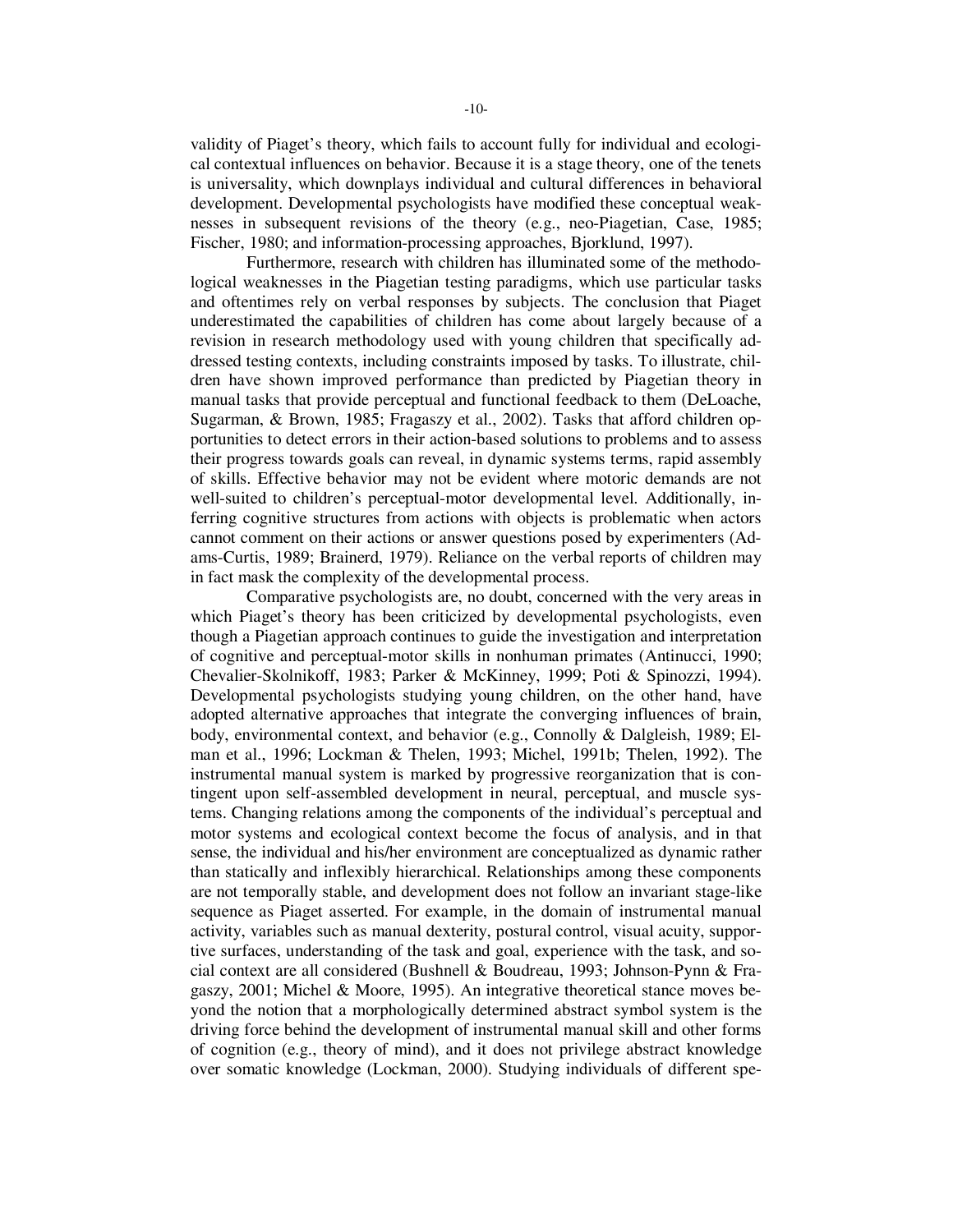cies and employing a similar (or in the best case, identical) research methodology can elucidate insights into the interrelationship between the body's actions and any logical or abstract rules that might emerge to guide behavior.

We provide an overview of three lines of research in the area of instrumental manual activity with human children, chimpanzees (*Pan troglodytes*), bonobos (*Pan paniscus*), and capuchin monkeys (*Cebus apella*). Our comparative developmental studies of seriation of nesting cups, solving mazes by manipulating a joystick, and using objects as tools, have led us to adopt a specific systems interpretation, the perception-action model (Lockman, 2000), to research instrumental manual activity. The perception-action model, derived from the ecological theory of Gibson (1979), encompasses the developing systems of the individual and is a useful framework for examining the development of instrumental manual skill in humans and nonhumans alike (see also Gibson & Pick, 2000, for a general treatment).

## *Seriation of Nesting Cups: Considering Interactions Between the Individual's Physical System and Experiences*

 Our findings with children (age range 11-36 months), chimpanzees, and capuchin monkeys have raised doubts that an abstract concept of reversibility is necessary to construct a seriated set of cups by size (Fragaszy, et. al, 2002a; Johnson-Pynn & Fragaszy, 2001). Piaget purported that reversibility, the abstract knowledge of a logical relationship in which an element in a series can be simultaneously smaller than the preceding element and larger than the subsequent element, was responsible for success in seriating objects. Piaget used a series of graduated sticks to arrive at his conclusion that 5-year-olds were successful seriators because they had attained this form of abstract knowledge (Piaget, 1969; see also Inhelder & Piaget, 1964; Piaget & Inhelder, 1969). Other developmentalists studying younger children used nesting cups instead of sticks to examine seriation skill. Nesting cups, unlike sticks, provided functional feedback to children as young as 24 months of age, who were able to seriate cups into an ordered set of five (DeLoache, Sugarman, & Brown, 1985; Greenfield, Nelson, & Saltzman, 1972). Fragaszy et al. (2002a) tested an even younger sample of children (ages 11, 16, and 21 months) and compared their performance to that of chimpanzees and capuchins, both noted for their manipulative propensities and skill. Briefly, Fragaszy et al. (2002a) found that young children were successful seriators, including one 11 month-old who occasionally constructed a seriated 5-cup set. Even more surprising, chimps and capuchins generally seriated cups more often and more efficiently (i.e., using a fewer number of actions) than children between 12 and 21 months of age. These results prompted the authors to question the attribution of reversibility (a form of logical reasoning) to nonhuman subjects, but not to children, who were far less successful.

Effective instrumental manual action requires integrating thought processes and bodily systems (Bernstein, 1967; Manoel & Connolly, 1997). Perhaps the nonhuman subjects in this comparative study were better seriators because they had more practice executing the actions required by the task compared to the young children. Maintaining postural control frees the arms and hands to manipulate objects more readily, and may facilitate detection of the physical properties of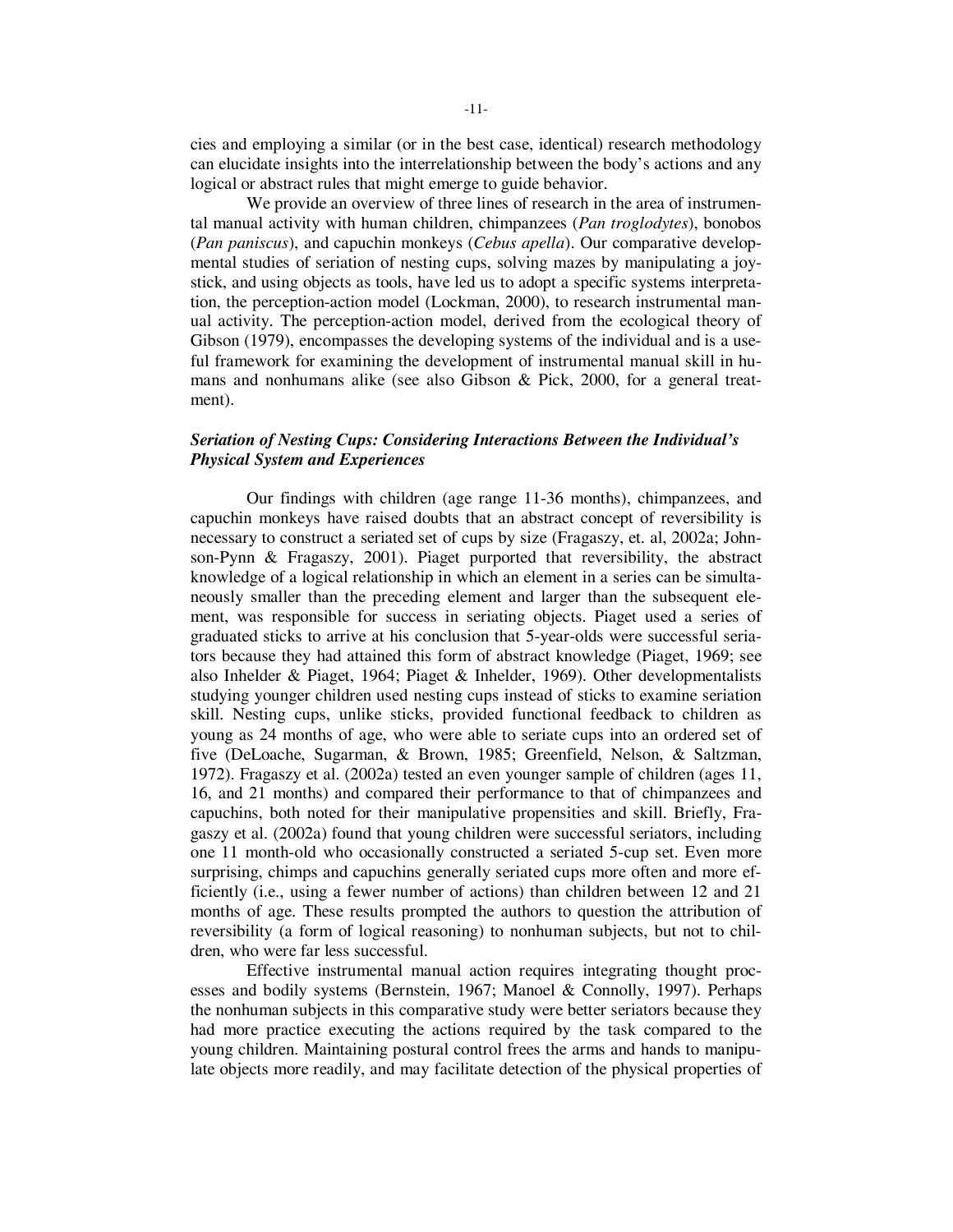the cups. The development of postural control has been noted to be a factor affecting the development of bimanual coordination involving planning movement sequences and solving object-related movement tasks in children (Corbetta, 2001; von Hofsten, 1994). Compared to the children in our study, the apes and capuchins were not challenged in this respect. In fact, one bonobo tended to hold cups with his feet while using his hands to construct seriated sets. A capuchin, used several body parts, including his hands, feet, tail, and mouth to support and combine cups. It could also have been the case that grasping the edges of the cups in order to remove them from a nested stack and aligning the cups in order to insert them into a nested stack was more challenging for young children whose grasp patterns were not fully developed to handle the fine motor movements required by the task. The actions that the individual can and does perform support detection of physical properties, including relations between differing sized cups.

 Instrumental manual activity is inextricably tied to a species' propensity to manipulate objects in exploration (Fragaszy & Adams-Curtis, 1991). Most likely the success of *Pan* and *Cebus* in the nesting cups task reflects the behavioral tendencies that these two genera show for using objects in exploratory and goaldirected ways in many settings. Such activity enables perceptual-motor learning about the physical properties of objects and the relations between them, and as important, about the actions one can perform with objects (e.g., Gibson, 1982; Lockman, 2000). Interestingly, when the nesting cups task was presented to rhesus macaques (*M. mulatta*), less known for their proclivity to manipulate objects, they did not show combinatorial behavior with the cups and resisted shaping to induce it. The most complex structure made by any of these subjects was a two-cup combination, and this occurred rarely (J. Johnson-Pynn, unpublished observation).

Our analysis of the micro-development of object combinations and responses to errors in seriation takes experience into account, and thus, portrays the dynamic nature of the emergence of seriation skill (Johnson-Pynn et al., 1999). Our subjects combined cups in a variety of ways and showed dramatic microdevelopmental increases (i.e., shifting to hierarchical combinatory methods of combining cups as the dominant strategy) in the complexity of cup combinations across testing. There was no all or nothing leap from no seriation to seriation; the development of seriation was not discontinuous or highly dependent on age as Piaget's theory predicts. Subjects' strategies for constructing stable multi-cup structures do not have to be explained as driven by conceptual, abstract knowledge. If we follow Siegler's (1996, 2002) account of strategy development, it is likely that the acquisition of combinatorial strategies develop from a confluence of associative and metacognitive processes that may or may not be conscious to the individual (Siegler & Stern, 1998). Experience handling the cups, trying various combinations, and flexibly adapting to mistakes facilitates seriation skill in young children and nonhuman subjects alike.

Interpretation of children and nonhuman primates' behavior with nesting cups is consistent with the dynamic systems view of developmental psychobiologists Michel and Moore (1995, p. 354) who state that "Motor behavior is a function of the state of development of the nervous system, but the experiences generated by the behavior can also contribute to further development of the neural system." It is feasible that perceptual-motor learning enables the development of symbolic relations or abstract representational concepts such as reversibility (Johnson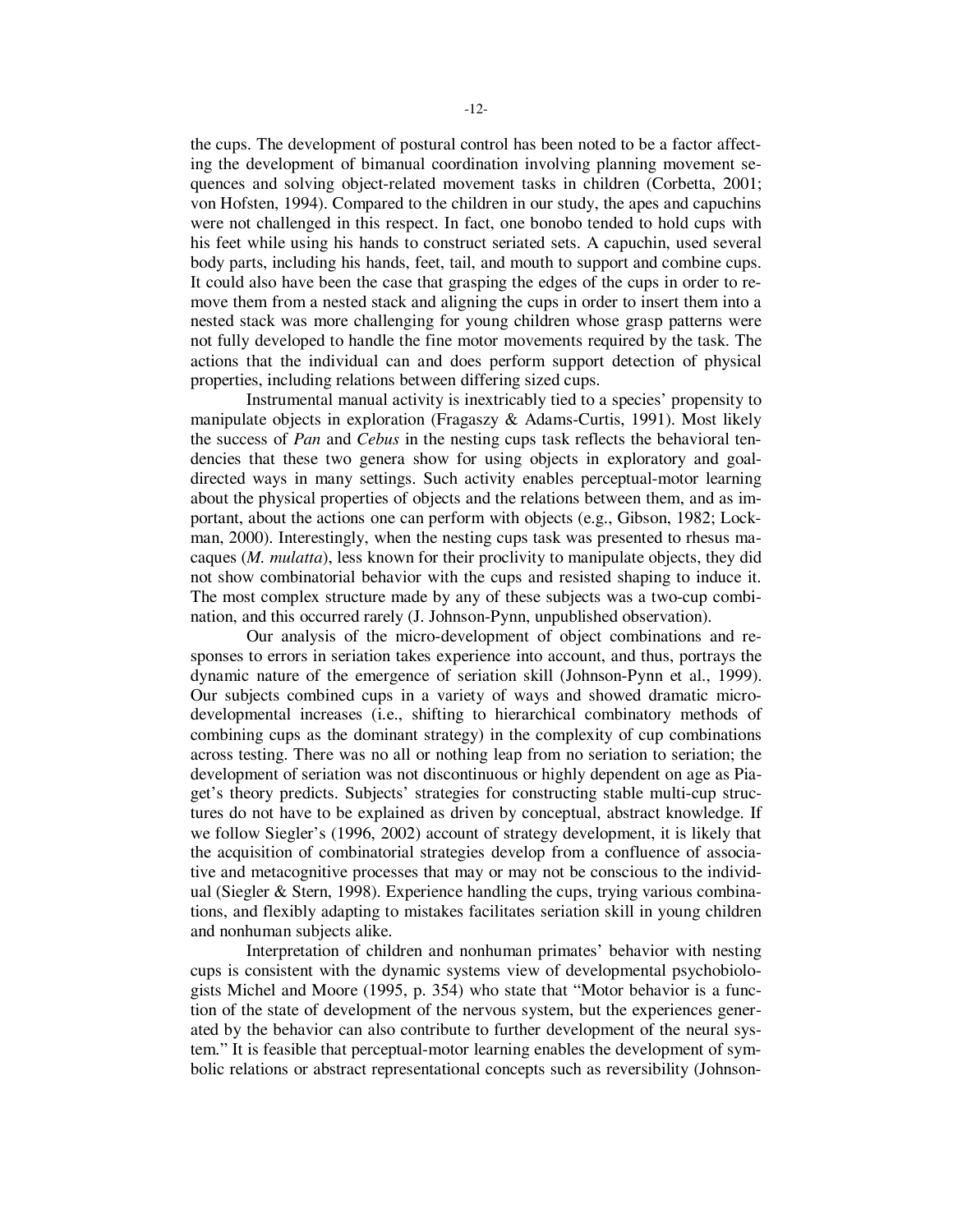Pynn & Fragaszy, 2001; Langer, 1980). Comparing humans' with nonhumans' emergence of object manipulative skill suggests to us that a dynamic, reciprocal relationship between perceptual, conceptual, and reflective consciousness precludes isolation or superiority of any single domain.

## *Using the Body to Move Objects Through Mazes in Two- and Three-Dimensional Space: Importance of Task Constraints*

Psychological and ecological aspects of spatial cognition (e.g., orienting, navigating, searching) have been studied in experimental and natural settings in many tasks and situations with nonhumans (e.g., Menzel, 1999; Menzel, Savage-Rumbaugh, & Menzel, 2002; Shettleworth, 1998; for a review). We have presented computer-generated mazes, where subjects manipulated a joystick to move a cursor through a series of choice points, to assess aspects of planning by nonhuman primates (*P. troglodytes, C. apella*; Fragaszy, Johnson-Pynn et al., 2002) and preschool-aged children (Johnson-Pynn, unpublished data) in two-dimensional space. Manipulating an object to move it through a series of paths from a start point to an end point, such as in a maze, necessitates managing multiple spatial and temporal relations. Different levels of planning are evident in this task (Bensen, 1997; Bidell & Fischer, 1994). A continuous or "on-line" form of planning involves bodily planning to control the joystick's movement, which, in turn, affects the direction that the cursor takes through the pathways on the computer screen. A memorial form of planning in this task is keeping sequences of movement decisions in mind while moving the cursor through choice points (i.e., junctures where subjects must make a directional decision about which pathway to move the cursor down). The number of mistakes made at choice points and whether subjects solved mazes provide an incomplete account of the perceptual, motor, and memorial systems that must be integrated to perform this task. On the other hand, a dynamic analysis is appropriate to understand how an individual makes and remembers decisions, while simultaneously monitoring progress towards the end of the maze.

One can infer that subjects are looking ahead (termed "forward search planning," Fabricious, 1988) of the cursor if the direction of the cursor's movement (when approaching the dead end of a pathway) is reversed to move into a pathway that may lead to the end point of the maze, what we have termed "selfcorrecting" an error (Fragaszy et. al, 2002b). This inference would be based on a memorial or representational view of the requirements of the task. The tendency of young children and nonhuman primates not to self-correct their mistakes, however, may reflect lack of planning or may reflect difficulty with inhibiting movements down incorrect pathways, an interpretation based on motoric constraints. Simultaneous coordination of executing and inhibiting movements is likely to impact decision-making in young children, whose inhibitory control is oftentimes weak (see Harnishfeger, 1995 for a discussion of the development of inhibition in children).

For young children (3- and 4-year olds), manipulating the joystick to control the direction of the cursor's movement appears to be especially challenging. In contrast to older children and nonhuman primate subjects, few of the young children in our sample had experience using a joystick (most 5-year olds had some experience using a keyboard or mouse with their home computer systems.). Oftentimes the movements of the cursor were not indicative of what three and four year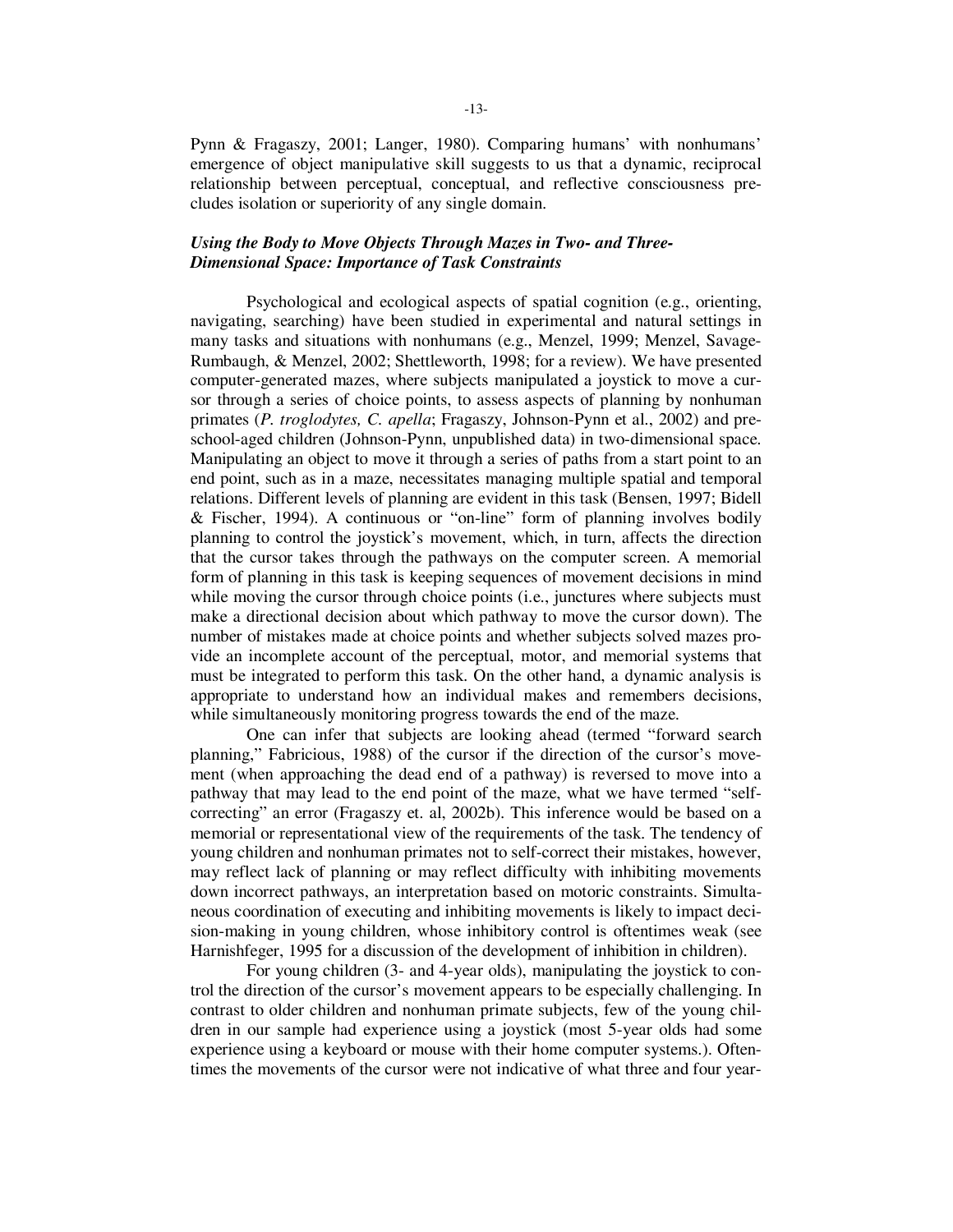olds stated was their intended cursor movement. For instance, they would often shoot beyond a correct pathway, thus failing to make the cursor take a turn. They exhibited noticeable difficulty using the joystick to stop the movement of the cursor and to make an aimed turn, even after some training in using the joystick. Their repeated attempts at maneuvering the cursor through this type of choice point were often accompanied by verbal comments such as, "I didn't mean for it to go that way" (J. Johnson-Pynn, unpublished observation). The most informed conclusion about the behavior of young children in this situation can only arise from examining the integration of multiple factors, including manipulative ability, experience handling a joystick, attention, and the type of turn dictated by the maze.

 Yet another example of the confluence of task constraints, planning, and physical execution of movements to traverse a maze comes from a comparison of a capuchin's (Jobe, an adult male) performance in a two-dimensional computer version of the task to a three-dimensional version of the task. In the three-dimensional version, the subject manipulated a round ball (slightly larger than the subject's palm) along pathways that were grooved tracks in a board positioned underneath a test cage. This capuchin's performance was compromised in the three-dimensional version of the task compared to the two-dimensional version, in part, we believe, because the motor demands were greater in the three-dimensional format (Cummins-Sebree, Johnson-Pynn, & Fragaszy, 2003). It is also likely that the increased number of degrees of freedom in movement to manage in the three-dimensional version compared to the two-dimensional version of the task, taxed the monkey's memory and decision-making. An example of increased difficulty in the threedimensional version of the maze task concerns the speed of the cursor's movement. In the two-dimensional version of the task, the speed of the cursor was constant (determined by the computer program); thus, the force with which the subject pushed or pulled on the joystick was independent of the speed of the cursor's movement along maze pathways on the computer screen. This was not the case in the three-dimensional version of the task, where the force with which the ball was moved determined the ball's speed along tracks in the board. In the threedimensional version of the task, the capuchin subject made significantly more errors than in the two-dimensional task because it did not stop the ball in time to turn it off the incorrect path to go down the correct path. This is reminiscent of studies of the phenomenon of inhibition in human children. Planning and executing movement sequences, is contingent upon how the individual's body interfaces with the types of movement that the task dictates.

## *Tool Use: Learning About Affordances of Objects and Surfaces*

 Humans and nonhuman animals use and fashion objects adaptively in diverse contexts (Beck, 1980; Ingold, 1997; McGrew, 1992). The ability to use objects as tools has, for the most part, been studied from a Piagetian or neo-Piagetian position, resting on the assumption that comprehending a means-end relationship supports problem solving (Bates, 1979). In studies with nonhuman primates, researchers have sought to ascertain to what extent tool use is accompanied by causal reasoning (Povinelli, 2000; Tomasello & Call, 1997; Visalberghi & Tomasello, 1998). This approach has run into trouble because neither monkeys nor apes clearly evidence causal comprehension in simple tool-using tasks. In our view, this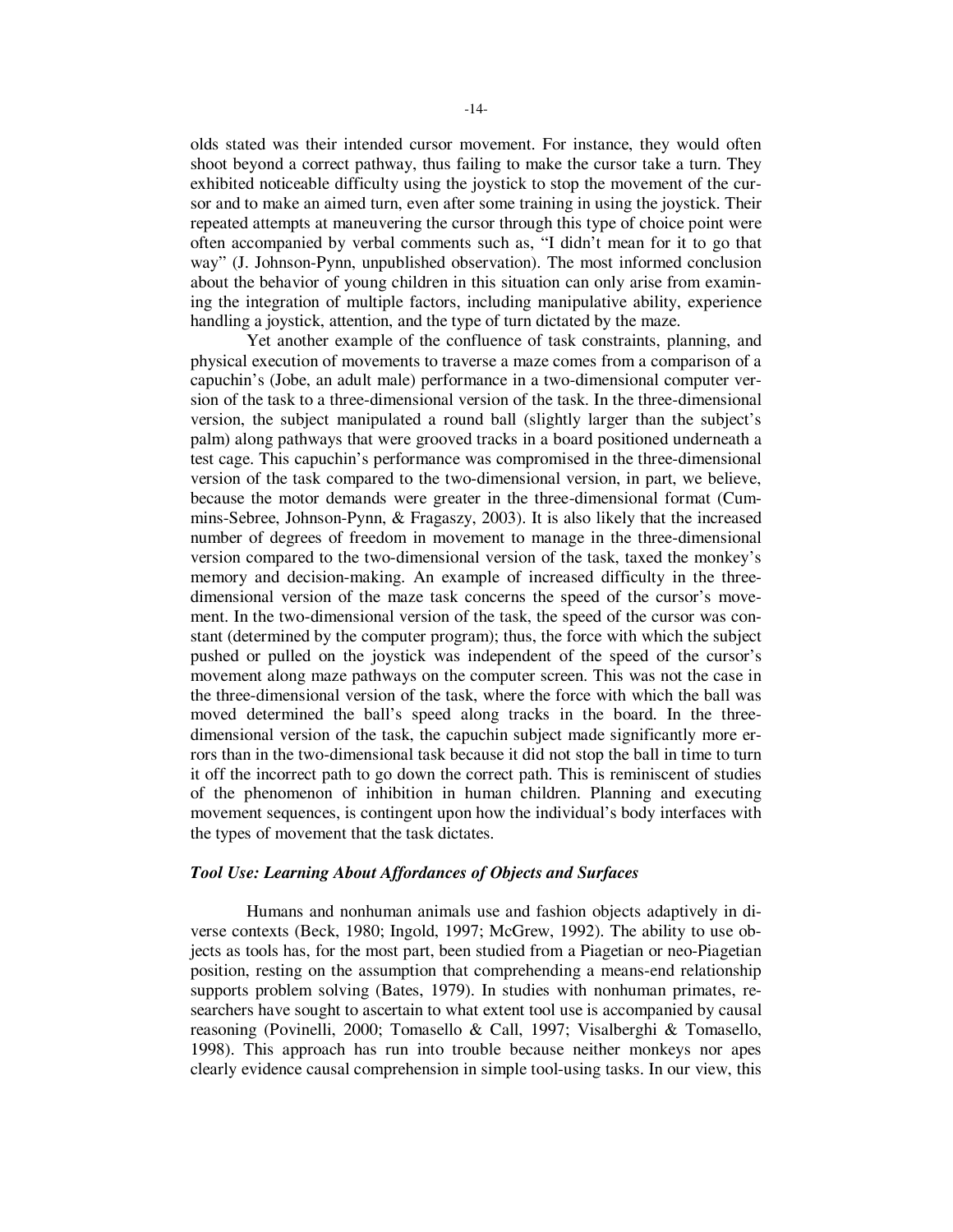approach is deeply flawed because interpretations of tool use as reflecting causal reasoning do not address the origins of tool use and the dynamic interplay between thought and movement of the body and objects in near space. We suggest that tool use can be more profitably investigated from a micro-developmental standpoint that addresses *how* individuals learn to use objects as tools, incorporating a variety of contexts, such as varying objects or surfaces (see Cummins-Sebree & Fragaszy, 2003).

Surprisingly, the development of tool use has received far less attention from psychologists studying children compared to those studying nonhuman primates, although this is beginning to change (Brown & Slatterly, cited in Brown, 1990; Bushnell & Bourdreau, 1993; Lockman, 2000; van Leeuwen, Smitsman, & van Leeuwen, 1994; Want & Harris, 2001). Representational thought and imitation have been two prominent themes in research on object use with children (e.g., Bates, 1979; Piaget, 1963; Want & Harris, 2000). A perception-action model shifts the focus to relational demands of the task and how the actor manages them. When individuals use an object as a tool, they coordinate multiple frames of reference between body and object, and object to surface, to produce the appropriate relations through action (Lockman, 2000). The tool user must monitor ongoing action and plan upcoming action. The body's means of affecting action (e.g., grip preferences), properties of the tool (e.g., shape), desired object (e.g., weight), and spatial frame of reference must be ascertained. Proficiency in using an object as a tool is dependent on perceiving relevant affordances of objects and surfaces and executing combinatorial actions that are appropriate to the task, such as using an appropriate degree of force on an object at a particular moment in time (Cummins-Sebree & Fragaszy, 2003) and bringing objects into proper spatial relation to one another (Lockman, 2000).

Because perception and action are inextricably linked (Gibson, 1979, Gibson & Pick, 2000), the individual's manipulative activity constrains the development of using an object in a particular way. For example, certain common action routines applied in exploration (e.g., banging) allow children to learn about the relations among objects, actions, and surfaces (Lockman, 2000; Ruff, 1984). Children who cannot execute certain movements with objects are less likely to discriminate their physical properties, and thus, may not be able to use objects effectively as tools. In contrast, those children whose actions enable the perception of information relevant to using objects as tools are at an advantage because they have a potentially broader array of object-action combinations available to them (Bushnell & Boudreau, 1993). Skill in tool use develops as action patterns build on one another, such as becoming hierarchically organized (e.g., infants learning to use a spoon, Connolly & Dalgleish, 1989; children using implements in handwriting, Greer & Lockman, 1998; infant baboons sponging liquid; Westergaard, 1993).

Guided by a perception-action model, Cummins-Sebree (1999) conducted a series of experiments in which she presented capuchin monkeys with tasks requiring use of hoe-like tools to maneuver a food treat across a platform. The design of the experiments allowed the author to determine how capuchins modulated their actions according to varying surface platform conditions (e.g., holes and barriers). Capuchins detected and moved objects past barriers on a surface, using a hoe tool, more easily than past holes on a surface. Barriers may be more visually salient than holes. Barriers also provide subjects with pronounced proprioceptive feedback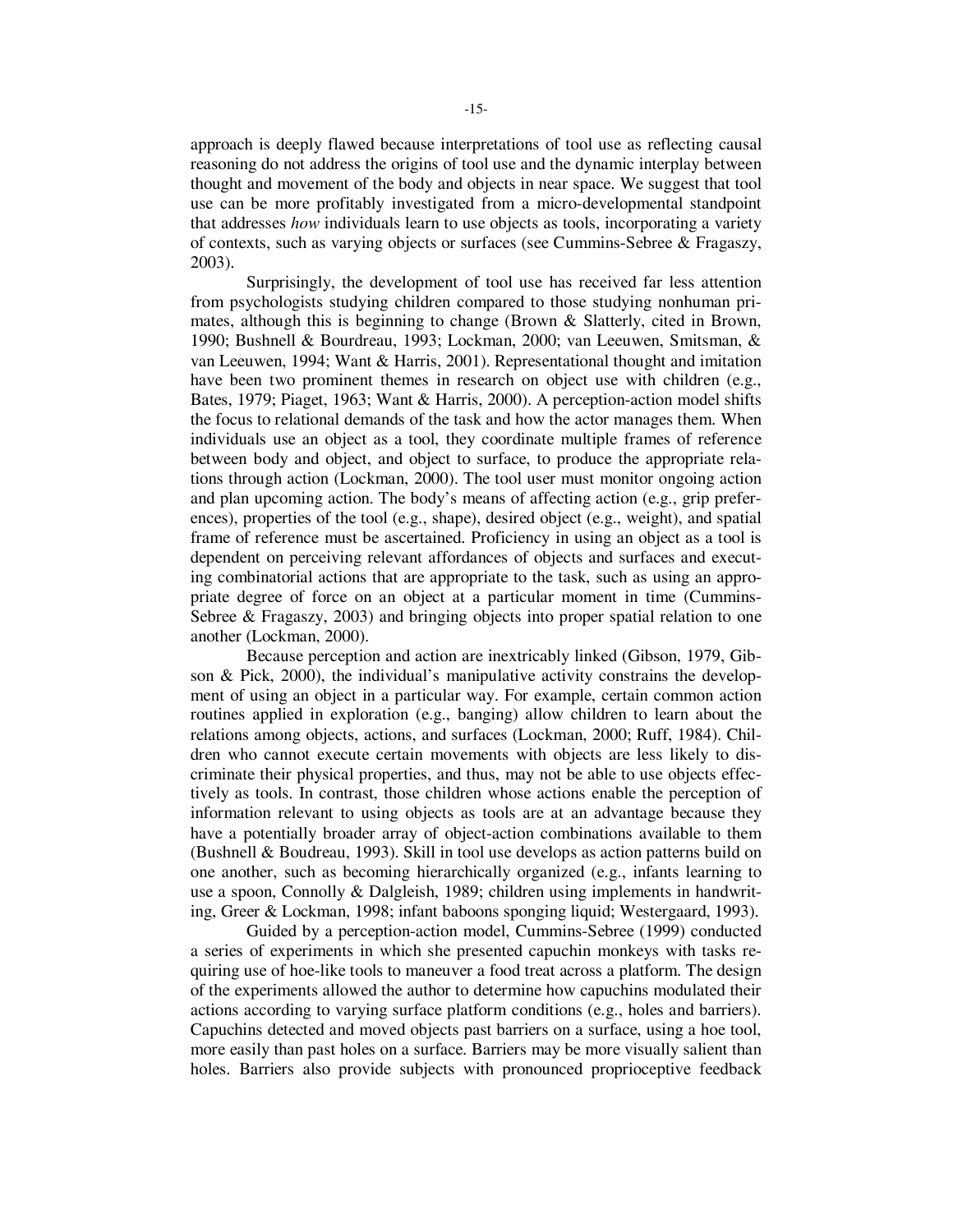when the tool strikes the barrier compared to when it contacts the hole. Moreover, the actor can make repeated attempts at object retrieval when striking barriers with the tool, whereas with holes, an incorrect movement with the tool results in the object dropping into the hole and ending the trial. Two of the four capuchins in this study mastered using the hoe tool to retrieve the object from the other side of the hole, suggesting that, given the appropriate context and experience, capuchins can learn to avoid holes.

This conclusion is quite different from the one reached by Visalberghi and Limongelli (1994). Visalberghi and Limongelli studied capuchins' efforts to retrieve food from a tube containing a hole in the center (a "trap"). Three of the four capuchins tested were not able to avoid the trap; the fourth adopted an effective procedural rule that ignored the location of the trap. Visalberghi and Limonegelli concluded that capuchins did not understand the causal relations between the trap, movement of the food, and their actions with the stick used to push the food. Comparing the results of Visalberghi and Limongelli with those of Cummins-Sebree, points to the importance of considering contextual factors in capuchins' mastery of problems. The literature documents the tendency of capuchin monkeys to display a variety of tool-using behaviors in captivity where the context supports this form of behavioral expression. In captive environments, materials (e.g., nuts, sponges, cups, blocks, sticks) are provided, and the animals can experiment with them without the fear of predators and without the need to travel long distances to food sites. In the wild, tool use in capuchins is present, but infrequent (Boinski et al., 2003; Fragaszy et al., in press).

Other studies examining the selection and use of objects as tools further illustrate that nonhuman primates (capuchins, Cummins-Sebree, 1999, and tamarins, Hauser, 1997) are sensitive to physical properties of objects and surface features. In these experiments, capuchins and tamarins typically chose tools that resulted in solution of the task; however, capuchins occasionally chose tools that required realignment to retrieve objects and succeeded with them, whereas tamarins did not attempt realigning the tool. The difference in performance between the two species of monkeys can be explained, at least in part, by considering each species' manipulative propensities. Capuchins are well-known for their destructive foraging techniques, including pounding an object on a substrate to gain access to embedded foods (e.g., oysters, insects in woody substrates, and husked fruits, Fragaszy, Visalberghi, & Fedigan, 2003). Tamarins, on the other hand, do not act on objects in this way.

As the capuchins and tamarins could do, infants successfully used novel objects as hook tools in perceptually similar tasks (Chen, Sanchez, & Campbell, 1997; Chen & Sielger, 2000). Lockman (2000) reports that three year-olds showed sensitivity to graphic tool and surface combinations. For instance, when presented with a liquid surface, children appropriately chose a paintbrush over a pencil. When provided with multiple tool objects at a time, children (age range 2-5 years) detected and utilized the affordances of objects and performed actions appropriate to solve tool tasks (Johnson-Pynn, 2003; see also Brown & Slattery, as cited in Brown, 1990, for similar results). Children tended to select and work with objects that had physical properties that were relevant to solving tasks, and their strategies contained action patterns that were necessary for success. For example, when trying to obtain a stuffed toy that was out of reach, children selected tools that were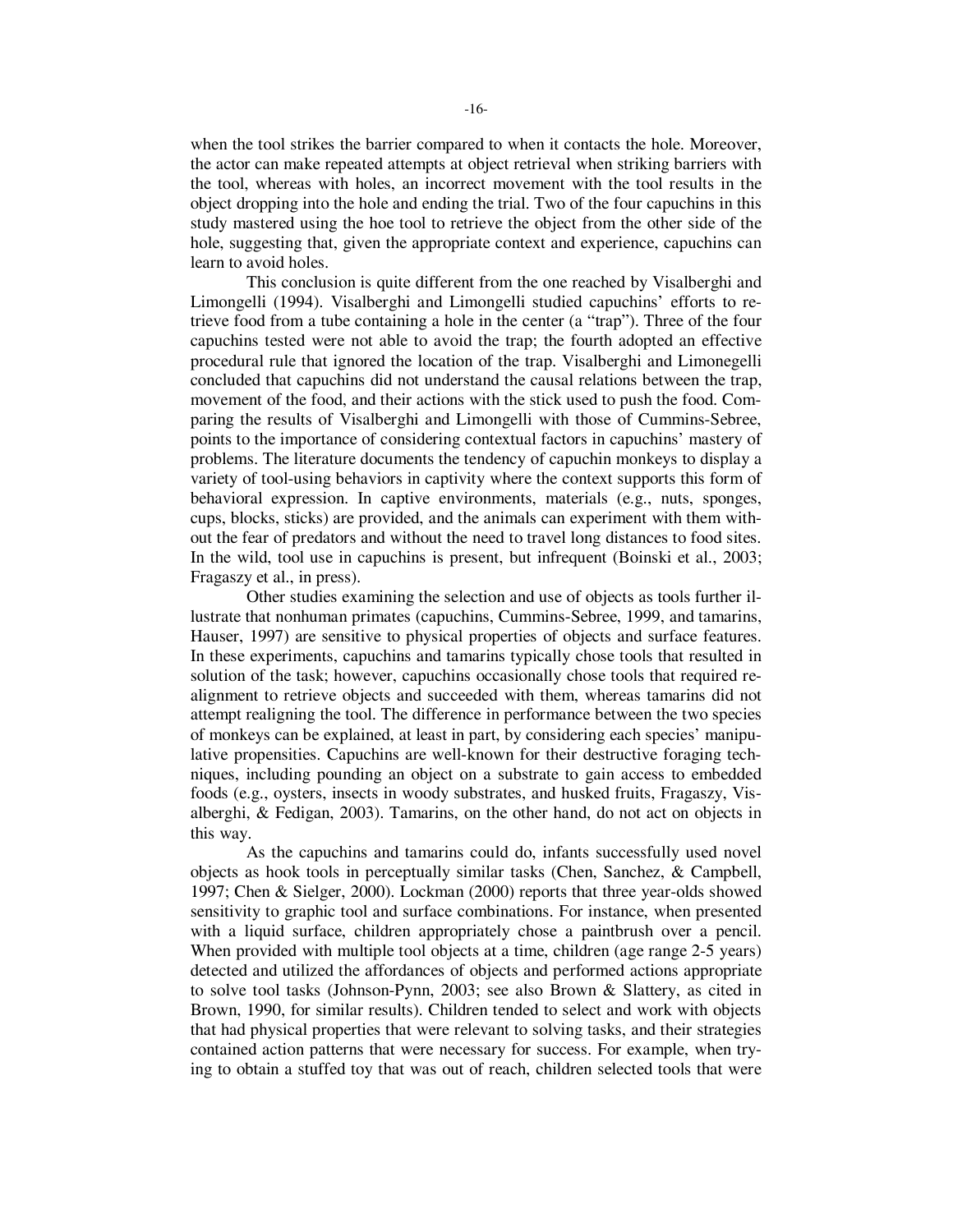long rather than short and engaged in reaching and swiping more often than other movements. It was also common, however, for children to repeat actions with tool objects, even if the actions were ineffective. Sometimes these actions even continued after the experimenter called the children's attention to the reason why their actions were ineffective. It is plausible that children continued their erroneous strategies because the physical act of repetition is a means by which they could discover more about the physical and relational properties of objects. Case (1985) speculates that motoric repetition is important for children to ascertain predictability of an object-action sequence, regardless of its effectiveness in solving a problem. Actions are often repeated until consolidation of component actions is achieved. Thus, for young children, repeating actions with objects may be necessary for skill acquisition (Wood, Bruner, & Ross, 1976). It seems plausible that this interpretation could be extended to nonhuman individuals, whose behavioral repertoire with objects and surfaces also contains repetitive acts (Inoue & Matsuzawa, 1997; Takeshita, 1999; Takeshita et al., unpublished data).

Consideration of the social factors that influence the development of instrumental manual activity and studying subjects in ecologically relevant contexts will further broaden our understanding of this dimension of behavior shared by humans and nonhumans. To appreciate fully tool use, it is important to examine the organization of manipulative abilities in conjunction with the social practices that encourage and facilitate the use of objects as tools (Reed, 1993). The individual's sociocultural milieu contributes greatly to becoming proficient in the technology of one's culture (Rogoff, 1990, 2003; Vygotsky, 1978). Children participate in routine cultural activities that provide a context whereby information about the properties and functions of objects is provided along with exploratory procedures (Lockman & McHale, 1989; Rutkowska & Baines, 1997; von Hofsten & Siddiqui, 1993). Experienced and skilled individuals support novices by encouraging participation and extending their skills in order to meet task requirements (Greenfield, 1984; Johnson-Pynn & Nisbet, 2002 ; Siegler, 2001). In much the same way as adults structure social interactions with children in the context of object manipulation, Tomasello, Savage-Rumbaugh, and Kruger (1993) have proposed that humans enculturate chimpanzees in rearing environments where chimpanzees have extensive contact with their human caregivers in a variety of daily routines that involve objects. Tomasello et al. (1993) believe that the socialization of attention leads to an enhanced social cognitive orientation that has the effect of increasing enculturated chimpanzees' social learning skills relative to motherreared chimpanzees, particularly their ability to learn via imitation (but see Bard & Gardner, 1996, for an alternative view).

Gleaning affordance information that is relevant to tool use from others is especially prominent in human communities, but it has also been documented in several communities of wild chimpanzees (e.g., termite fishing in the Gombe Stream Reserve community, Goodall, 1986; nut cracking in the Bossou community, Matsuzawa, 1994). Young chimpanzees engage in a variety of behaviors as they develop skill in using a hammer stone to crack open an oil palm nut on an anvil stone, including manipulating stones discarded by skilled conspecifics and leaning the body against a conspecific while it is nut cracking. These behaviors support detection of the properties of the stones and nuts, and the temporal and force relations that must be incorporated for success. In contrast to chimpanzees, capuchin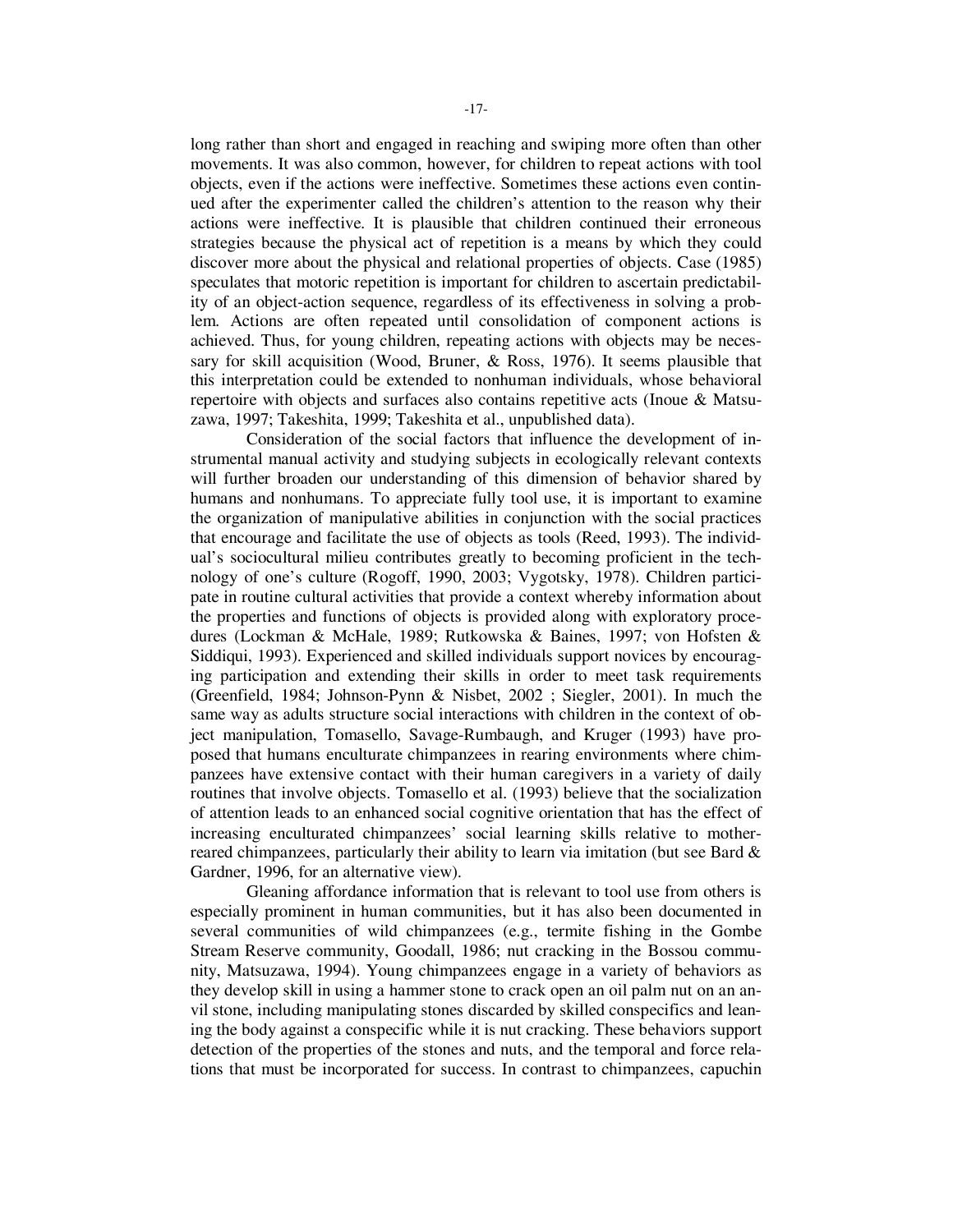monkeys appear to be less likely to learn specific actions that are necessary to solve a task, but do become intensely interested in the work site and rewards when conspecifics are working (Fragaszy & Adams-Curtis, 1991; Fragaszy & Visalberghi, 1989; see Fragaszy et. al, in press for a review). Similar interpretations have been offered in observations of monkeys in provisioned non-captive settings (e.g., Japanese macaques, Hirata, Wantanabe, & Kawai, 2001).

Enhanced interest could support learning the basic association between the food site, tool, and reward. This is a distinction between *knowing that* a relationship exists versus *knowing how* to enable that relationship and why particular action-object assemblages are effective (Connolly & Dagleish, 1989; Lockman, 2000). Just because individuals understand the relations involved in using a tool, it does not follow that they can execute the actions correctly; learning by seeing is distinguished from learning by doing (Rutkowska & Baines, 1997). For example, children often reproduce nonfunctional, or irrelevant, actions with objects along with functional ones, after observing a demonstrator (Carpenter, Nagell, & Tomasello, 1998; Whiten, Custance, Gomez, Teixidor, & Bard, 1996). Thus, neither nonhuman animals or human children are likely to learn how to use objects as tools simply by observing models. It is conceivable that learning about causal relationships in tool use may require hands-on manipulation (see also Want & Harris, 2001), and we should be cautious in assuming that successful use of objects as tools reflects causal understanding (Visalberghi, Fragaszy, & Savage-Rumbaugh, 1995; Povinelli, 2000). In any case, Vygotsky's (1981) argument that the skills that individuals acquire are related to how they interact with others in problem solving situations is applicable in comparative investigations of tool use, among other types of problem solving.

Taken together, these studies suggest that learning about the properties of objects and surfaces and the relations among objects, surfaces and actions lay the foundation for a contextual understanding of the causal relations inherent in skilled tool use. The socio-cultural setting impacts how and when this learning occurs. We should conceive of variability in individuals as a potentially rich source of information about how children and nonhuman primates move towards more stable forms of tool use (Greer & Lockman, 1998) as well as other forms of problemsolving (Granott & Parziale, 2002).

#### **Challenges in Conducting Comparative and Developmental Research**

In much of the research that compares nonhumans to humans (especially humans and nonhuman primates), there are developmental differences between the subject pools; comparisons of children to subadult and adult nonhumans are the standard scenario. In contemporary research, it is unusual to be able to track the emergence of cognitive abilities in humans and nonhumans from similar starting points (but see Takeshita, 1999). Comparisons of behavior in subjects of different species and ages should be interpreted carefully. Adult animals can solve some tasks where human children cannot and vice versa. Heterochrony is common in phylogenetically related species (Gould, 1977; Parker, Langer, & McKinney, 2000). Thus, variations in task performance or an understanding of task requirements may be tied to different ontogenies of mental, physical, and social attributes, which even within the individual, do not progress at an invariant, stable pace. A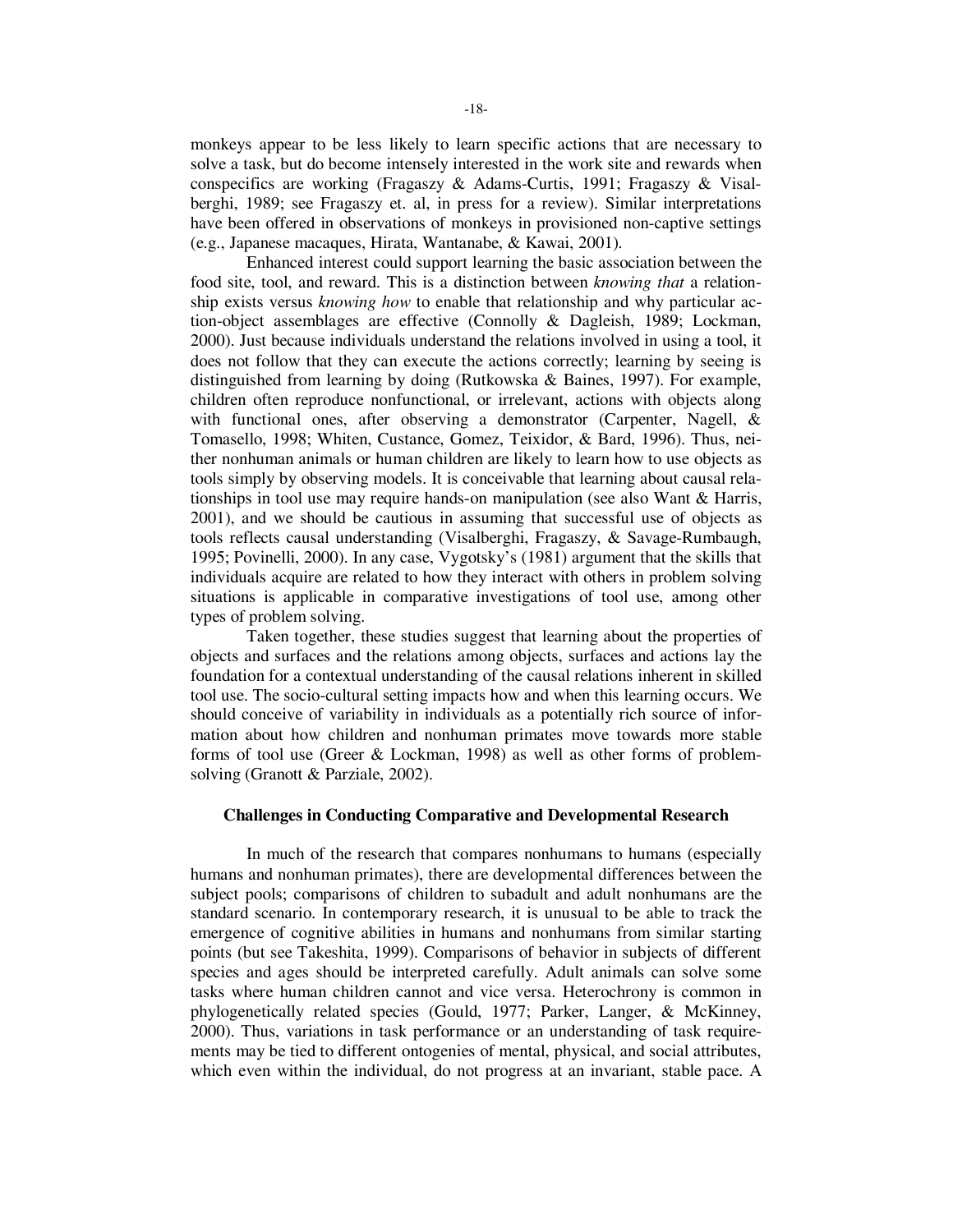source of great controversy in developmental research has been the type of scale to employ. For example, temporal scales, such as the age of individuals, are not always appropriate variables in developmental research (Michel & Moore, 1995; Siegler, 2000) and may constrain our view of the developmental process by enforcing a false dichotomy of development as continuous or discontinuous (Fisher & Pare-Blagoev, 2000). Additionally, given that there is no single developmental endpoint in cognition, we should be wary in assuming that adult cognition is the normative or correct standard. We have evidence that human adult decision making and problem solving can differ cross-culturally, and is often wrought with biases (Coley, 2000). Technically speaking, expertise requiring particular abilities and skills can develop at any age. For example, some nonhuman primates (both adult and juvenile) develop various tool-using skills when provided with the opportunity, suitable objects, and motivation to develop the respective skill (e.g., using hammer stones to open a dense container with a highly desirable food encased in it). This same potential exists for young children. However, humans are the quintessential tool users; thus, it is difficult to find adult humans who are unskilled at the simpler tool use tasks typically provided to young children and nonhuman primates in experimental research.

Despite these methodological considerations, we contend that comparisons of nonhumans with humans of any age are indeed instructive. They have the potential to enhance our understanding of the emergence and refinement of abilities and skills and may even prompt alternative explanations of behavior or developmental trends. However, comparing developmental sequences is only a small part of what we can gain by fortifying the bridges that connect comparative and developmental psychology. A much more profound benefit will come from intense focus on explaining the sources of variability in emergent patterns and developmental trajectories in different populations.

For comparative and developmental psychologists to know only the psychological conditions of behavior that are pertinent to their specialized fields produces myopic practices in methodology, and ultimately, interpretation of data. Psychological science is prone to provincialism within its parts as are other disciplines such as biology and ecology. To be a science is to be a part of science in relation to other parts (von Bertalanffy, 1968). As Karl Jaspers (1986, p. 369) points out, science "comprises a systematic whole in which everything is connected with everything else." If science concerns the unity of what can be known, then a particular science, including psychology, must necessarily be in contact with other sciences. Systems theories already have shown great promise in integrating a variety of scientific disciplines, including comparative and developmental psychology (Lewis, 2000).

#### **References**

Adams-Curtis, L. E. (1989). Does a Piagetian description work? *Behavioral and Brain Sciences,* **12**, 588.

Altmann, J. (1974). Observational study of behavior: sampling methods. *Behaviour,* **49**, 227-267.

Antinucci, F. (1990). The comparative study of cognitive ontogeny in four primate species. In S. Parker & K. Gibson (Eds.), *"Language" and intelligence in monkeys and apes: Comparative developmental perspectives* (pp. 151-171) New York: Cambridge University Press.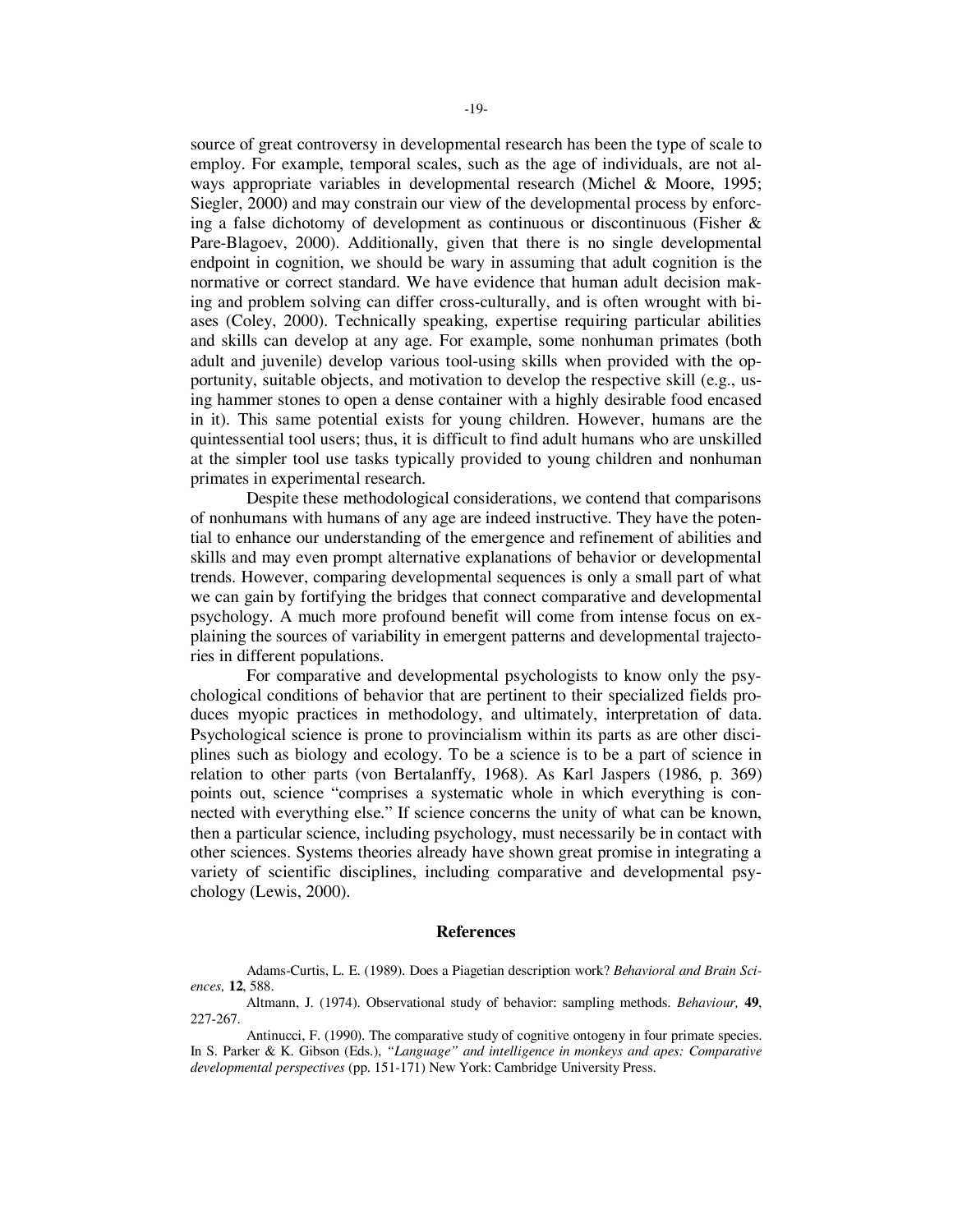Astington, J. W. (1993). *The child's discovery of the mind*. Cambridge, MA: Harvard University Press.

Bard, K., & Gardner, K. (1996). Influences on development in infant chimpanzees: Enculturation, temperament, and cognition. In A. Russon, K. Bard, & S. T. Parker (Eds.), *Reaching into thought: The minds of the great apes* (pp. 235-256). Cambridge, UK: Cambridge University Press.

Bates, E. (1979). *The emergence of symbols: Cognition and communication in infancy*. New York: Academic Press.

Beck, B. B. (1980). *Animal tool behavior: The use and manufacture of tools by animals*. New York: Garland Press.

Bensen, J. (1997). The development of planning: It's about time. In S. Friedman, E. Kofsky Scholnick (Eds.), *The developmental psychology of planning: Why, how, and when do we plan?* (pp. 43-75). Hillsdale, NJ: Erlbaum.

Bernstein, N. (1967). *The control and regulation of movement*. London, UK: Pergamon.

Berry, J. W., Poortinga, Y. H., & Pandey, J. (1997). *Handbook of cross cultural psychology: Vol. 2, Theory and method*. Boston, MA: Allyn & Bacon.

Bidell, T., & Ficsher, K. (1994). Developmental transitions in children's early on-line planning. In M. M. Haith, J. B. Bensen, R. J. Roberts, Jr., & B. F. Pennington (Eds.), *The development of future-oriented processes* (pp. 141-175). Chicago, IL: Chicago University Press.

Bjorklund, D. F. (1997). In search of a metatheory for cognitive development (or, Piaget's dead and I don't feel so good myself). *Child Development,* **68**, 142-146.

Boccia, M. J., & Pedersen, C. A. (2001). Brief vs. long maternal separations in infancy: Contrasting relationships with adult maternal behavior and lactation levels of aggression and anxiety. *Psychoneuroendocrinology,* **26**, 657-672.

Boinski, S., Quatrone, R. P., Sughure, K., Selvaggi, L., Henry, M., Stickler, C. M., & Rose, L. M. (2003). Skilled foraging actions by brown capuchins in Suriname: Are these socially supported and transmitted behaviors? In D. Fragaszy, & S. Perry (Eds.), *The biology of traditions: Models and evidence* (pp. 365-390). Cambridge, UK: Cambridge University Press.

Brainerd, C. J. (1979). Further replies on invariant sequences, explanation, and other stage criteria. *Behavioral and Brain Sciences,* **2***,* 149-152.

Bronfenbrenner, U. (1977). Toward an experimental ecology of human development. *American Psychologist,* **32**, 513-531.

Bronfenbrenner, U. (1979). *The ecology of human development*: *Experiments by nature and by design*. Cambridge, MA: Harvard University Press.

 Bronfenbrenner, U. (1989). Ecological systems theory. In R. Vasta, (Ed.), *Six theories of child development* (pp. 187-250). Greenwich, CT: JAI Press.

Bronnfenbrenner, U. (1993). The ecology of cognitive development: Research models and fugitive findings. In R. H. Wozniak, & K. W. Fischer, (Eds.), *Development in context: Acting and thinking in specific environments* (pp. 3-44). Hillsdale, NJ: Erlbaum.

Bronfenbrenner, U., & Evans, G. W. (2000). Developmental science in the  $21<sup>st</sup>$  century: Emerging questions, theoretical models, research designs, and empirical findings. *Social Development,* **9**, 115-125.

Bronfenbrenner, U., & Morris, P. (1998). The ecology of developmental process. In W. Damon (Series Ed.) and R. M. Lerner (vol. Ed.), *Handbook of child psychology: Vol 1. Theoretical*  models of human development (5<sup>th</sup> ed., pp. 993-1028.). New York: Wiley.

Brown, A. L. (1990). Domain specific principles affect learning and transfer in children. *Cognitive Science,* **14**, 107-133.

Bushnell, E. W., & Boudreau, J. P. (1993). Motor development and the mind: The potential role of motor abilities as a determinant of aspects of perceptual development. *Child Development,* **64**, 1005-1021.

Call, J. (2001). Object permanence in orangutans (*Pongo pygmaeus*), chimpanzees (*Pan troglodytes*), and children (*Homo sapiens*). *Journal of Comparative Psychology,* **115**, 159-171.

Carpenter, M., Nagell, K., & Tomasello, M. (1998). Social cognition, joint attention and communicative competence from 9 to 15 months of age. *Monographs of the Society for Research in Child Development,* **63**, 1-255.

Case, R. (1985). *Intellectual development: Birth to adulthood*. Orlando, FL: Academic Press.

Chen, Z., Sanchez, R. P., & Campbell, T. (1997). From beyond to within their grasp: The rudiments of analogical problem solving in 10 and 13-month olds. *Developmental Psychology,* **33**, 790-801.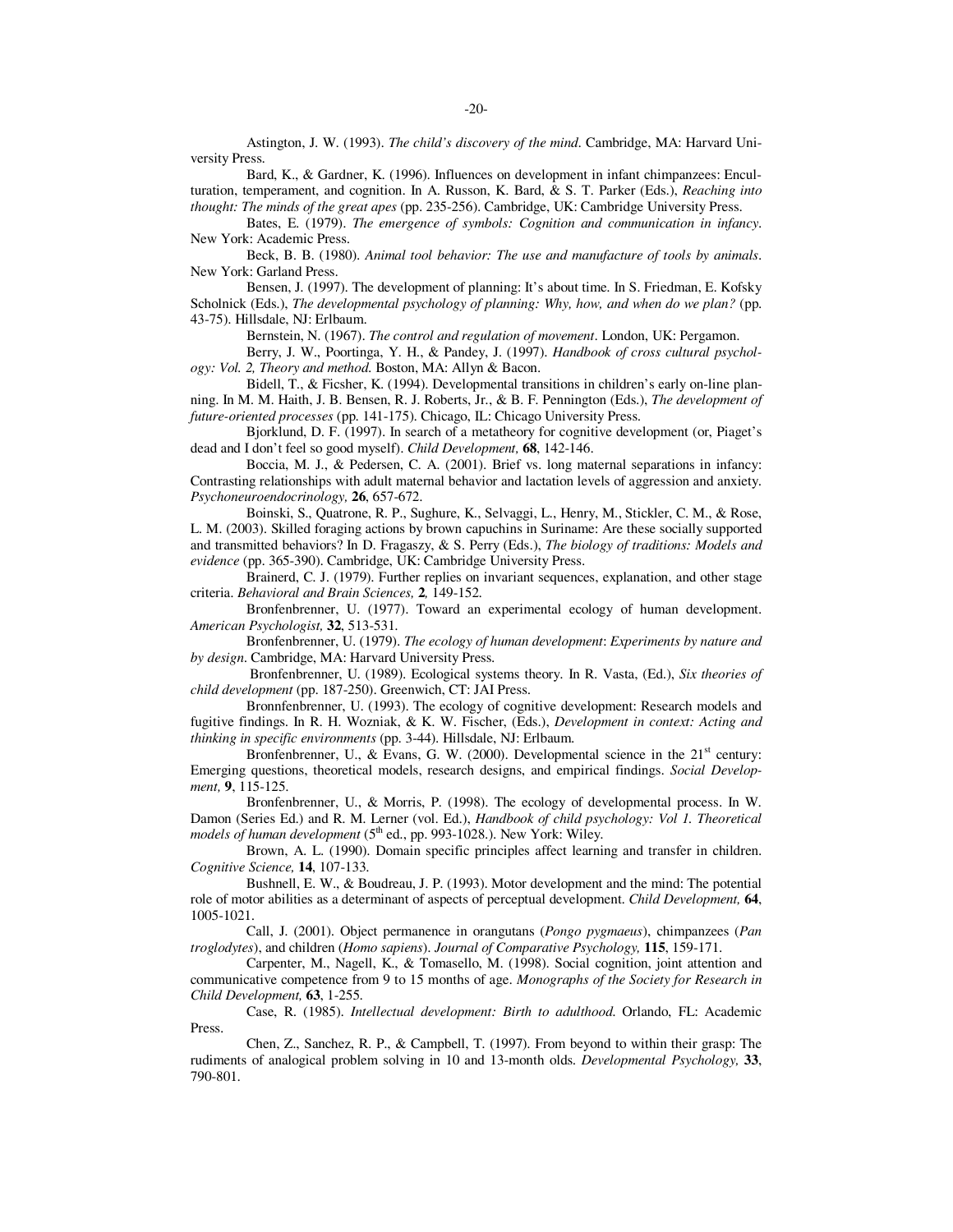Chen, Z., & Sielger, R. (2000). Across the great divide: Bridging the gap between understanding of toddlers' and older children's thinking. *Monographs for the Society of Research in Child Development, Serial No. 261, Vol. 65, No. 2*. Malden, MA: Blackwell.

Cheney, D. L., & Seyfarth, R. M. (1990). *How monkeys see the world: Inside the mind of another species*. Chicago, IL: University of Chicago Press.

Chevalier-Skolnikoff, S. (1983). Sensorimotor development in orang-utans and other primates. *Journal of Human Evolution,* **12**, 545-561.

Chevalier-Skolnikoff, S. (1989). Spontaneous tool use and sensorimotor intelligence in Cebus compared with other moneys and apes. *Behavioral and Brain Sciences,* **12**, 561-627.

Chompsky, N. (1972). *Languge and mind*. New York: Harcourt Brace.

Cole, M. (1992). Culture in development. In M. H. Bornstein, & M. E. Lamb (Eds.), *Developmental psychology: An advanced textbook* (3rd ed., pp. 731-789). Hillsdale, NJ: Erlbaum.

Coleman, K., & Wilson, D. S. (1998). Shyness and boldness in pumpkinseed sunfish : Individual differences are context specific. *Animal Behaviour,* **56**, 927-936.

Coley, J. D. (2000). On the importance of comparative research: The case of folkbiology. *Child Development,* **71**, 82-90.

Connolly, K., & Dalgleish, M. (1989). The emergence of tool-using skill in infancy. *Developmental Psychology,* **25**, 894-812.

Corbetta, D. (2001). Dynamic interactions between posture, laterality, and bimanual coordination in human infants: Why stone knapping might be a uniquely hominid behavior. In V. Roux & B. Bril, *Laterality and bimanual coordination in human and nonhuman primates*. Symposium conducted at the international workshop Knapping Stone: A Uniquely Hominid Behavior, Pont-á-Mousson, France.

Cummins-Sebree, S. E. (1999). Detection of environmental constraints in a tool-use task by tufted capuchin monkeys (*Cebus apella*). Unpublished Master's Thesis, University of Georgia, Athens.

Cummins-Sebree, S. E., & Fragaszy, D. M. (2003). *Discovering affordances in tool-use tasks by capuchin monkeys (Cebus apella)*. Unpublished Manuscript.

Cummins-Sebree, S. E., Johnson-Pynn, J., & Fragaszy, D. M. (2003)*. A capuchin's navigation through two- and three-dimensional mazes*. Unpublished manuscript.

Darwin, C. (1859). *On the origin of species by means of natural selection*. London, UK: John Murray.

DeLoache, J., Sugarman, S., & Brown, A. (1985). The development of error correction strategies in young children's manipulative play. *Child Development,* **56**, 928-939.

DeVries, M. W. (1994). Kids in context: Temperament in cross-cultural perspective. In W. B. Carey, & S. C. Devitt (Eds.), *Prevention and early intervention: Individual differences as risk factors for the mental health of children* (pp. 126-139). New York: Brunner/Mazel.

Elman, J. L., Bates, E. A., Johnson, M. H., Karmiloff-Smith, A., Parisi, D., & Plunkett, K. (1996). *Rethinking innateness*. Cambridge, MA: MIT Press.

Evans, G. W., & Saegert, S. (2000). Residential crowding in the context of inner city poverty. In S. Wapner, J. Demick, T. Yamamoto, & H. Minami (Eds.), *Theoretical perspectives in environment behavior research* (pp. 247-267). New York: Kluwer Academic/Plenum Publishers.

Fabricius, W. V. (1988). The development of forward search planning in preschoolers. *Child Development,* **59**, 1473-1488.

Fischer, K. W. (1980). A theory of cognitive development: The control and construction of hierarchies of skills. *Psychological Review,* **87**, 477-531.

Fischer, K. W., & Pare-Blagoev, J. (2000). From individual differences to dynamic pathways of development. *Child Development,* **71**, 850-853.

Fragaszy, D. M. (1998). How nonhuman primates use their hands [Monograph]. *Clinics and Developmental Medicine,* **147**, 77-96.

Fragaszy, D. M., & Adams-Curtis, L. E. (1991). Generative aspects of manipulation in tufted capuchin monkeys (*Cebus apella*). *Journal of Comparative Psychology,* **105**, 387-397.

Fragaszy, D. M., Galloway, A. T., Johnson-Pynn, J., & Brakke, K. (2002a). The sources of skill in seriating cups in children, monkeys, and apes. *Developmental Science,* **5**, 118-131.

Fragaszy, D. M., Johnson-Pynn, J., Brakke, K., & Hirsh, E. (2002b). Strategic navigation of two-dimensional alley mazes: Comparing capuchin monkeys and chimpanzees. *Animal Cognition,*  Retrieved September 1, 2002, from http://athene.em.springer.de/cgi/view

Fragaszy, D. M., & Perry, S. (Eds.). (2003). *The biology of traditions: Models and evidence*. Cambridge, UK: Cambridge University Press.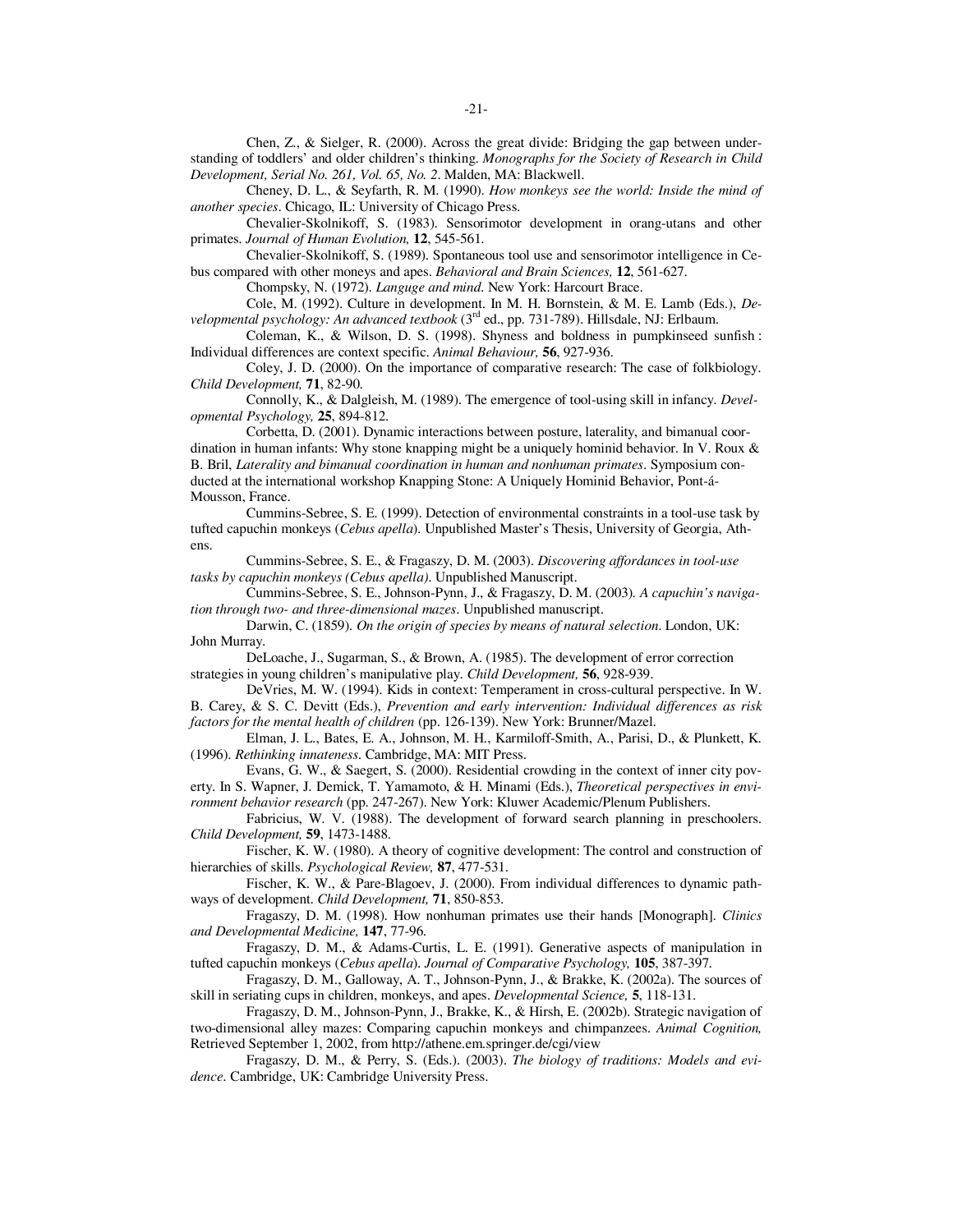Fragaszy, D. M., & Visalberghi, E. (1989). Social influences on the acquisition of toolusing behaviors in tufted capuchin monkeys (*Cebus apella*). *Journal of Comparative Psychology,*  **103**, 159-170.

Fragaszy, D. M., Visalberghi, E., & Fedigan, L. (2003). *The complete capuchin*. Cambridge, UK: Cambridge University Press.

Gallup, G. G. (1982). Self awareness and the emergence of mind in primates. *American Journal of Primatology,* **2**, 237-248.

Geary, D. C., & Bjorklund, D. F. (2000). Evolutionary developmental psychology. *Child Development,* **71**, 57-65.

Gessell, A. L. (1948). *Studies in child development*. Westport, CT: Greenwood.

Gibson, E. J. (1982). The concept of affordances in perceptual development: *The renascence of functionalism*. In W. A. Collins (Ed.), *Minnesota symposium on child psychology, Vol. 15* (pp. 55-80). Hillsdale, NJ: Erlbaum.

Gibson, E. J., & Pick, A. D. (2000). *An ecological approach to perceptual learning and development*. New York: Oxford University Press.

Gibson, J. J. (1979). *The ecological approach to visual perception*. Boston, MA: Houghton Mifflin.

Goodall, J. (1986). *The chimpanzees of Gombe.* Cambridge, MA: Harvard University Press. Gottlieb, G. (1984). Evolutionary trends and evolutionary origins: Relevance to theory in

comparative psychology. *Psychological Review,* **91**, 448-456.

Gottlieb, G. (1992). *Individual development and evolution: The genesis of novel behavior*. New York: Oxford University Press.

Gottlieb, G. (1998). Normally occurring environmental and behavioral influences on gene activity: From central dogma to probabilistic epigenesis. *Psychological Review,* **105**, 792-802.

Gottlieb, G., Wahlsten, D., & Lickliter, R. (1998). The significance of biology for human development: A developmental psychobiological systems view. In W. Damon (Series Ed.), & R. M. Lernder (Vol. Ed.), *Handbook of child psychology: Vol. 1. Theoretical models of human development*  $(5<sup>th</sup>$  ed., pp. 233-273). New York: Wiley.

Gould, S. J. (1976). Grades and clades revisited. In R. B. Masterton, W. Hodos, & H. Jerison (Eds*.), Evolution, brain, and behavior: persistent problems* (pp. 115-126). Hillsdale, NJ: Erlbaum.

Gould, S. J. (1977). *Ontogeny and phylogeny*. Cambridge, MA: Harvard University Press.

Granott, N., & Parziale, J. (2002) (Eds.). *Microdevelopment: Transition processes in development and learning*. Cambridge, UK: Cambridge University Press.

Greenfield, P. M. (1984). A theory of the teacher in the learning activities of everyday life. In B. Rogoff & J. Lave (Eds.), *Everyday cognition: Its development in social context* (pp. 117-138). Cambridge, MA: Harvard University Press.

Greenfield, P. M. (1991). Language, tools, and the brain: The ontogeny and phylogeny of hierarchically organized sequential behavior. *Behavioral and Brain Sciences,* **14**, 531-595.

Greenfield, P., Nelson, K., & Saltzman, E. (1972). The development of rulebound strategies for manipulating seriated cups: A parallel between action and grammar. *Cognitive Psychology,* **3**, 291-310.

Greer, T., & Lockman, J. L. (1998). Using writing instruments: Invariances in young children and adults. *Child Development,* **69**, 888-902.

Hall, B. K. (1992). *Evolutionary developmental biology*. London, UK: Chapman & Hall.

Hall, G. S. (1904). *Adolescence: Its psychology and its relations to physiology, anthropology, sociology, sex, crime, religion and education* (Vols. 1 and 2). New York: Appleton.

Harkness, S., & Super, C. M. (1994). The developmental niche: A theoretical framework for analyzing the household production of health. *Social Science Medicine,* **38**, 217-226.

Harkness, S., Raeff, C., & Super, C. M. (2000). Variability in the social construction of the child. *New directions for child and adolescent development #87*. San Francisco, CA: Jossey-Bass.

Harlow, H., & Harlow, M. (1965). The affectionate systems. In A. M. Shrier, H. F. Harlow, & F. Stollintz (Eds.), *Behavior of nonhuman primates,* Vol. 2 (pp. 287-334). New York: Academic Press.

Harlow, H., & Zimmerman. (1959). Affectionate responses in the infant monkey. *Science,*  **130**, 421-432.

Harnishfeger, K. K. (1995). The development of cognitive inhibition: Theories, definitions, and research evidence. In F. Dempster, & C. Brainerd (Eds.), *New perspectives on interference and inhibition in cognition* (pp. 176-204). New York: Academic Press.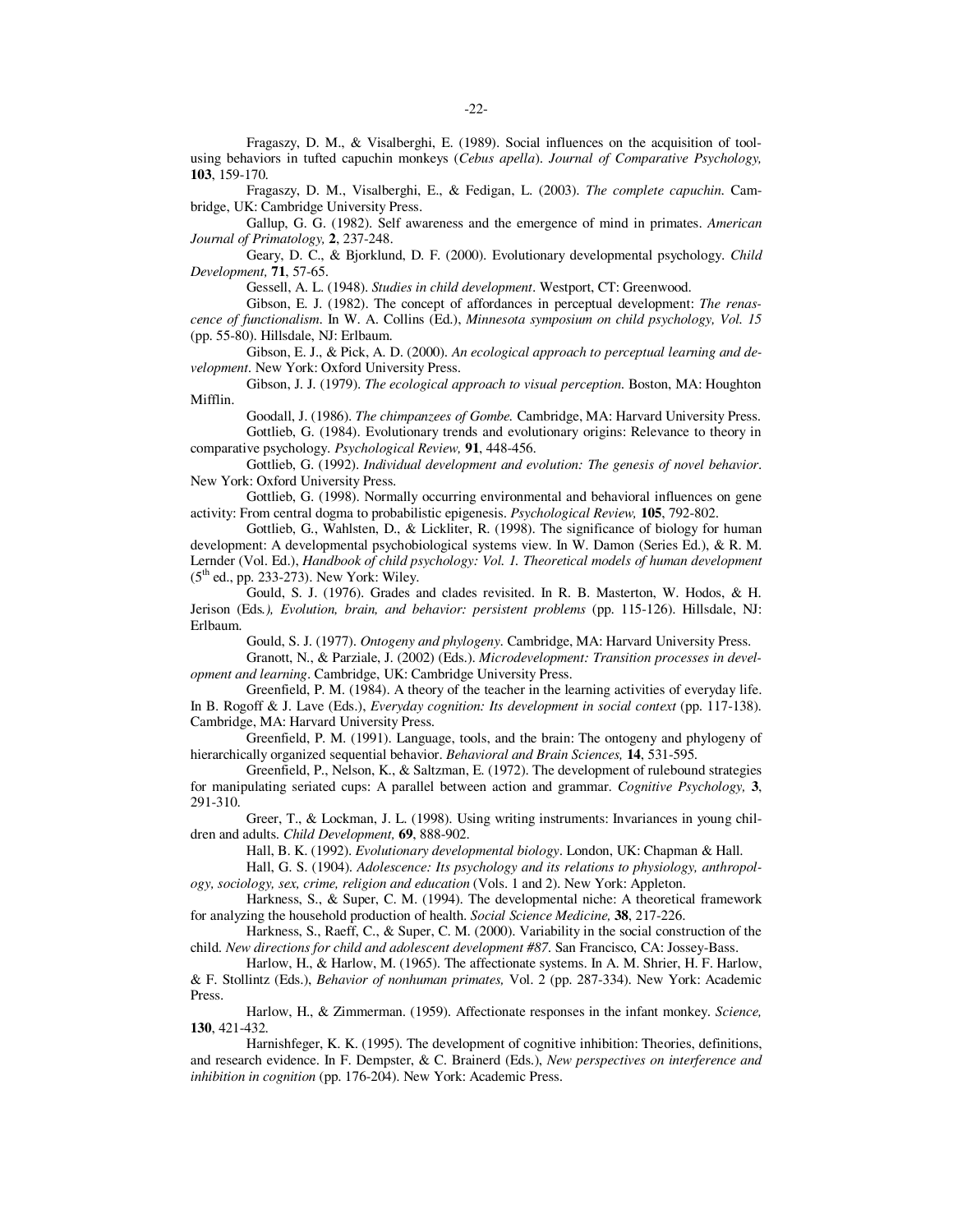Hauser, M. D. (1997). Artifactual kinds and functional design features: What a primate understands without language. *Cognition,* **64**, 285-308.

Heyes, C. M. (1998). Theory of mind in nonhuman primates. *Behavioral and Brain Sciences,* **21**, 101-148.

Hinde, R. A. (1987). *Individuals, relationships and culture: Links between ethology and the social sciences.* Cambridge, UK: Cambridge University Press.

Hirata, S., Wantanabe, K., & Kawai, M. (2001). "Sweet-potato washing revisited." In T. Matsuzawa (Ed.), *Primate origins of cognition and behavior* (pp. 487-508). Tokyo, Japan: Springer.

Hopkins, B., & Westra, T. (1988). Maternal handling and motor development: An intracultural study. *Genetic, Social, and General Psychology Monographs,* **14**, 377-420.

Ingold, T. (1997). Eight themes in the anthropology of technology. *Social Analysis,* **41**, 106-138.

Inhelder, B., & Piaget, J. (1964). *The early growth of logic in the child: Classification and seriation*. New York: Norton.

Inoue-Nakamura, N., & Matsuzawa, T. (1997). Development of stone tool use by wild chimpanzees (*Pan troglodytes*). *Journal of Comparative Psychology*, **111**, 159-173.

Insel, T. (1992). Oxytocin: a neuropeptide for affiliation- evidence from behavioral, autoradiographic, and comparative studies. *Psychoneuroendocrinology*, **17**, 3-35.

Jaspers, K. (1986). *Basic philosophical writings, selections*. L. H. Ehrlich, E. Ehrlich, & G. B. Pepper (Eds. and translators). Athens, OH: Ohio University Press.

Jensen, A. R. (1969). How much can we boost IQ and scholastic achievement? *Harvard Educational Review,* **39**, 1-123.

Johnson-Pynn, J. (2003). *Scaffolding improves preschoolers' performance in tool-using tasks*. Unpublished manuscript.

Johnson-Pynn, J., Fragaszy, D. M., Hirsh, E. M., Brakke, K. E., & Greenfield, P. M. (1999). Stratagies used to combine seriated cups by chimpanzees (*Pan troglodytes*), bonobos (*Pan paniscus*), and capuchins (*Cebus apella*). *Journal of Comparative Psychology,* **133**, 137-148.

Johnson-Pynn, J., & Fragaszy, D. M. (2001). Do apes and monkeys rely upon conceptual reversibility? *Animal Cognition,* **4**, 315-324.

Johnson-Pynn, J., & Nisbet (2002). Preschoolers effectively tutor novice classmates in a block construction task. *Child Study Journal,* **32**, 241-255.

Keller, H., & Greenfield, P. M. (2000). History and future of development in cross-cultural psychology. *Journal of Cross-Cultural Psychology,* **31**, 52-62.

Kuo, Z. Y. (1976). *The dynamics of behavioral development: An epigenetic view*. New York: Plenum.

Langer, J. (1980). *The origins of logic: 6 to 12 months*. San Diego, CA: Academic Press.

Lehrman, D. S. (1970). Semantic and conceptual issues in the nature-nurture problem. In L. R.Aronson, E. Tobach, D. S. Lehrman, & J. S. Rosenblatt (Eds.), *Development and evolution of behavior: Essays in memory of T. C. Schneirla* (pp. 17-52). San Fransisco, CA: W.H. Freeman.

Leon, M. (1992). The neurobiology of filial learning. *Annual Review of Psychology,* **43**, 377-398

Lerner, R. M. (1991). Changing organism-context relations as the basic process of development: A developmental contextual perspective. *Developmental Psychology,* **27**, 27-32.

Lerner, R. M., & Busch-Rossnagel, N. A. (Eds.). (1981). *Individuals as producers of their development: A life-span perspective*. New York: Academic Press.

Lerner, R. M., & Walls, T. (1999). Revisiting individuals as producers of their own development: From dynamic interactionism to developmental systems. In J. Brändtstadter & R. M. Lerner (Eds.), *Action and self-development: Theory and research through the life-span* (pp. 3-36). Thousand Oaks, CA: Sage**.** 

Lewis, M. D. (2000). The promise of dynamic systems approaches for an integrated account of human development. *Child Development,* **71**, 36-43.

Lickliter, R., & Berry, T. D. (1990). The phylogeny fallacy: Developmental psychology's misapplication of evolutionary theory. *Developmental Review,* **10**, 348-364.

Limongelli, L., Boysen, S. T., & Visalberghi, E. (1995). Comprehension of cause-effect relationships in a tool-using task. *Journal of Comparative Psychology*, **109**, 18-26.

Lockman, J. J. (2000). A perception-action perspective on tool use development. *Child Development,* **71**, 137-144.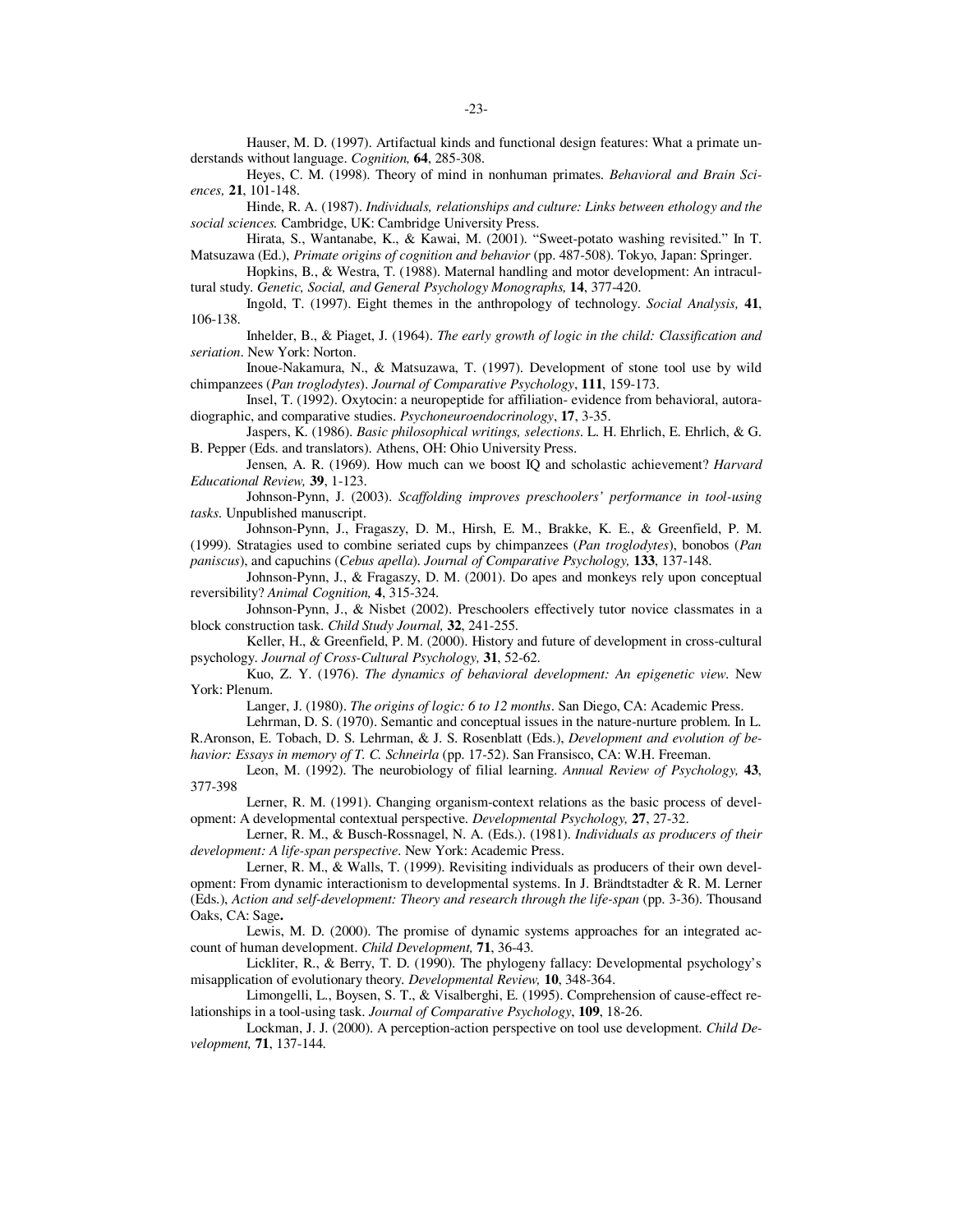Lockman, J. J., & McHale, J. P. (1989). Object manipulation in infancy: Developmental and contextual determinants. In N. L. Hazen & J. J. Lockman (Eds.), *Action in social context: Perspectives on early development* (pp. 129-167). New York: Plenum Press.

Lockman, J. J., & Thelen, E. (1993). Developmental biodynamics: Brain, body, behavior connections. *Child Development,* **64**, 953-959.

Lorenz, K. (1957). The conception of instinctive behavior. In Schiller, C. H. (Ed. and Trans.), *Instinctive behavior* (pp. 129-175). New York: International Universities Press.

Maestripieri, D., Jovanovic, T., & Gouzoules, H. (2000). Crying and infant abuse in rhesus monkeys. *Child Development,* **71**, 301-309.

Manoel, E., & Connolly, K (1997). Variability and stability in the development of skilled actions. In K. Connolly, H. Forssberg (Eds.), *Neurophysiology and neuropsychology of motor development* (pp. 286-318). Cambridge, UK: Cambridge University Press.

Marzke, M. W., & Wullstein, K. L. (1996). Chimpanzee and human grips: A new classification with a focus on evolutionary morphology. *International Journal of Primatology,* **17**, 117-139.

Mason, W. A., & Berkson, G. (1975). Effects of maternal mobility on the development of rocking and other behaviors in rhesus monkeys: A study with artificial mothers. *Developmental Psychobiology,* **8**, 197-211.

Mason, W. A., & Capitanio, J. P. (1988). Formation and expression of filial attachment in rhesus monkeys raised with living and inanimate mother substitutes. *Developmental Psychobiology,*  **21**, 401-430.

Matsumoto, D. (2000). *Culture and psychology: People and the world*. Belmont, CA: Wadsworth.

Matsuzawa, T. (1994). Field experiment on use of stone tools by chimpanzees in the wild: In R. Wrangham, W. McGrew, F. de Waal, & P. Heltne (Eds.), *Chimpanzee cultures* (pp. 350-370). Cambridge, MA: Harvard University Press.

McGrew, W. (1992). *Chimpanzee material culture*. Cambridge, UK: Cambridge University Press.

Menzel, C. R. (1999). Unprompted recall and reporting of hidden objects by a chimpanzee (*Pan troglodytes*) after extended delays. *Journal of Comparative Psychology,* **113**, 426-434.

Menzel, C. R., Savage-Rumbaugh, E. S., & Menzel, E. W., Jr. (2002). Bonobo (*Pan paniscus*) spatial memory and communication in a 20-hectare forest. *International Journal of Primatology,*  **23**, 601-619.

Michel, G. F. (1991a). Human psychology and the minds of other animals. In C. A. Ristau (Ed.), *Cognitive ethology: The minds of other animals* (pp. 253-272). Hillsdale, NJ: Erlbaum.

Michel, G. F. (1991b). Development of infant manual skills: Motor programs, schemata, or dynamic systems? In J. Fagard, & P. H. Wolff (Eds.), *The development of timing control and temporal organization in coordinated action* (pp. 175-199). New York: Elsevier.

Michel, G. F., & Moore, C. L. (1995). *Developmental psychobiology: An interdisciplinary science*. Cambridge, MA: MIT Press.

Morage, M. (2001). *The misunderstood gene*. Cambridge, MA: Harvard University Press.

Owren, M. J., & Rendall, D. (1997). An affect-conditioning model of nonhuman primate vocal signaling. In D. H. Owings, & D. Beecher (Eds.), *Perspectives in ethology, Vol. 12 : Communication* (pp. 299-346). New York: Plenum Press.

Oyama, S. (2000). *The ontogeny of information: Developmental systems and evolution.* Durham, NC: Duke University Press.

Oyama, S., Griffiths, P. E., & Gray, R. D. (Eds.). (2001). *Cycles of contingency*. Cambridge, MA: MIT Press.

Parent, S., Normandeau, S., & Larivee, S. (2000). A quest for the holy grail in the new millennium: In search of a united theory of cognitive development. *Child Development,* **71**, 860-861.

Parker, S. T., & Gibson, K. R. (1977). Object manipulation, tool use, and sensorimotor intelligence as feeding adaptions in Cebus monkeys and great apes. *Journal of Human Evolution,* **6**, 623-641.

Parker, S. T., & Gibson, K. R. (1979). A developmental model for the evolution of language and intelligence in early months. *Behavioral and Brain Sciences,* **2**, 367-408.

Parker, S. T., Langer, J., & McKinney, M. L. (2000). *Biology, brains, and behavior: The evolution of human development*. Santa Fe, NM: School of American Research Press.

Parker, S. T., & McKinney, M. L. (1999). *The evolution of cognitive development in monkeys, apes, and humans*. Baltimore, MD: Johns Hopkins University Press.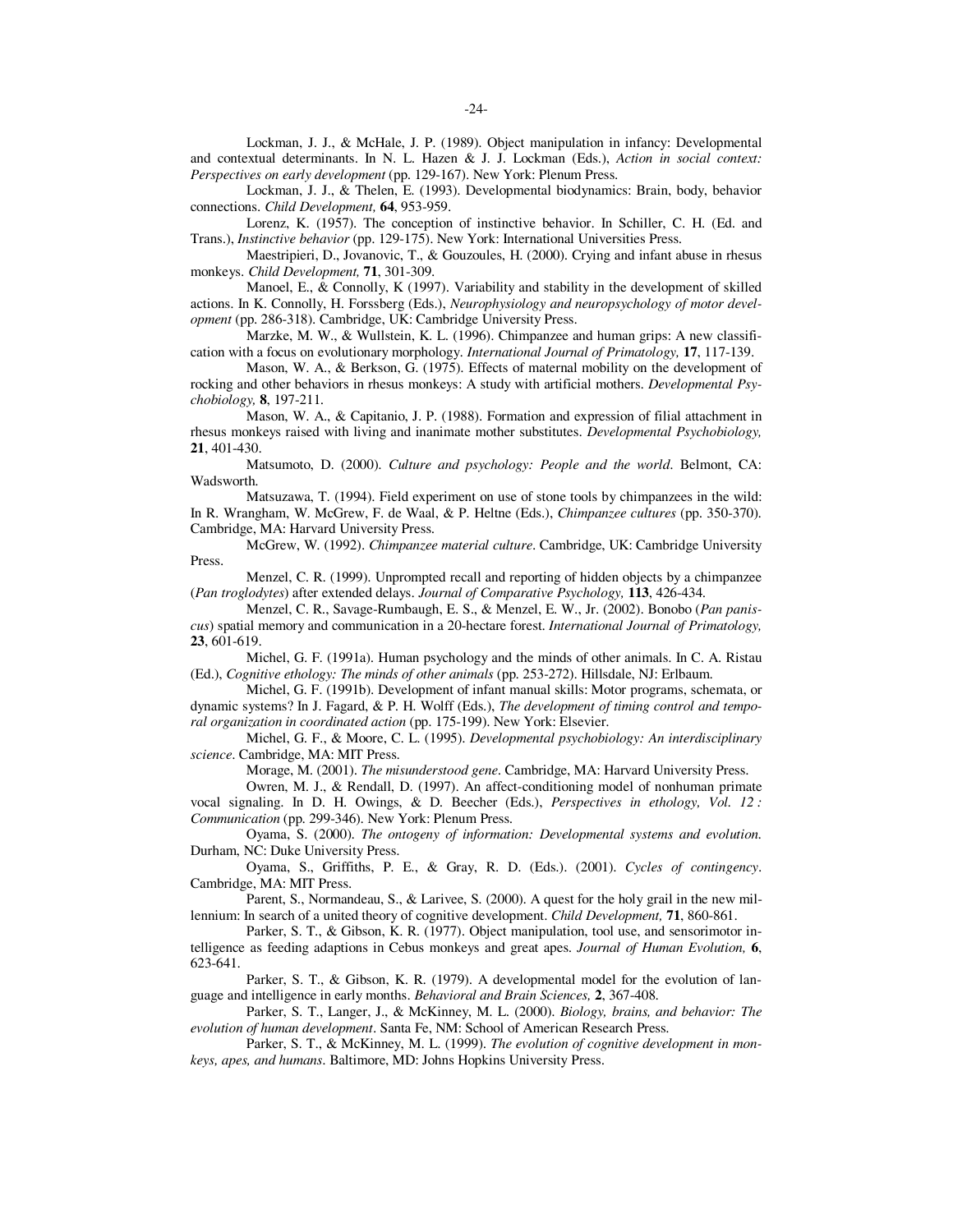Pedersen, C. A., & Boccia, M. L. (2002). Oxytocin links mothering received, mothering bestowed and adult stress responses. *Stress: The International Journal on the Biology of Stress,* **5**, 259-267.

Perner, J. (1991). *Understanding the representational mind*. Cambridge, MA: MIT Press.

Pepper, S. C. (1942). *World hypotheses: A study in evidence*. Berkeley, CA: University of California Press.

Piaget, J. (1963). *The origins of intelligence in children.* New York: W. W. Norton.

Piaget, J. (1969). *The child's conception of number*. London, UK: Routledge & Kegan Paul.

Piaget, J., & Inhelder, B. (1969). *The psychology of the child*. New York: Basic books.

Poti, P. (1997). Logical studies of young chimpanzees spontaneous object grouping. *International Journal of Primatology,* **18**, 33-59.

Poti, P., & Spinozzi, G. (1994). Early sensory development in chimpanzees (*Pan troglodytes*). *Journal of Comparative Psychology,* **108**, 93-103.

Povinelli, D. J. (2000). *Folk physics for apes: The chimpanzee's theory of how the world works.* Oxford, UK: Oxford University Press.

Povinelli, D. J., & Giambrone S. (2001). Reasoning about beliefs: A human specialization? *Child Development,* **72**, 691-695.

Premack, D., & Woodruff, G. (1978). Does the chimpanzee have a theory of mind? *Behavioral and Brain Sciences*, **4**, 515-526.

Reed, E. S. (1993). The intention to use a specific affordance: A conceptual framework for psychology. In R. H. Wozniak, & K. Fischer (Eds.), *Development in context: Acting and thinking in specific environments* (pp. 45-76). Hillsdale, NJ: Erlbaum.

Reese, H. W., & Overton, W. F. (1970). Models of development and theories of development. In Goulet, L. R., & P. B. Blates (Eds.), *Life-span developmental psychology: Research and theory* (pp. 115-145). New York: Academic Press.

Rogoff, B. (1990). *Apprenticeship in thinking*. Oxford, UK: Oxford University Press.

Rogoff, B. (2003). The *cultural nature of human development*. Oxford, UK: Oxford University Press.

Ross, C., & McLarnon, A. (2000). The evolution of non-maternal care in anthropoid primates: A test of hypotheses. *Folia Primatologica,* **71**, 93-113.

Rovee-Collier, C. K. (1995). Time windows in cognitive development. *Developmental Psychology,* **31**, 147-169.

Rovee-Collier, C. K. (1997). Dissociations in infant memory: Rethinking the development of implicit and explicit memory. *Psychological Review,* **104**, 467-498.

Ruff, H. (1984). Infants' manipulative exploration of objects: Effects of age and object characteristic. *Developmental Psychology,* **20**, 9-20.

Russon, A. E. (2003). Developmental perspectives on great ape traditions. In D. Fragaszy & S. Perry (Eds.), *The biology of traditions: Models and evidence* (pp. 329-364). Cambridge, UK: Cambridge University Press.

Russon, A. E., Bard, K. A., & Parker, S. T. (1996). *Reaching into thought: The minds of the great apes*. Cambridge, UK: Cambridge University Press.

Rutkowska, J. C., & Baines, E. (1997). Perceiving, discovering, and constructing affordances. In M. A. Schmuckler, & J. M. Kennedy (Eds.), *Studies in perception and action IV* (pp. 161- 164). Hillsdale, NJ: Erlbaum.

Savage-Rumbaugh, E. S., Murphy, J., Sevcik, R. A., Brakke, K. E., Williams, S. L., & Rumbaugh, D. M. (1993). Language comprehension in ape and child. *Monographs of the Society for Research in Child Development,* 58(3-4), Serial No. 233.

Schino, G., & Troisi, A. (2001). Relationship with the mother modulates the response of yearling Japanese macaques (*Macaca fuscata*) to the birth of a sibling. *Journal of Comparative Psychology,* **115**, 392-396.

Schneirla, T. C. (1957). The concept of development in comparative psychology. In D. B. Harris (Ed.), *The concept of development: An issue in the study of human behavior* (pp. 78-108). Minneapolis, MN: University of Minnesota Press.

Schneirla, T. C., & Rosenblatt, J. S. (1961). Behavioral organization and genesis of the social bond in insects and mammals. *American Journal of Orthopsychiatry,* **3**, 223-253.

Schneirla, T. C., & Rosenblatt, J. S. (1963). Critical periods in behavioral development. *Science,* **139**, 1110-1114.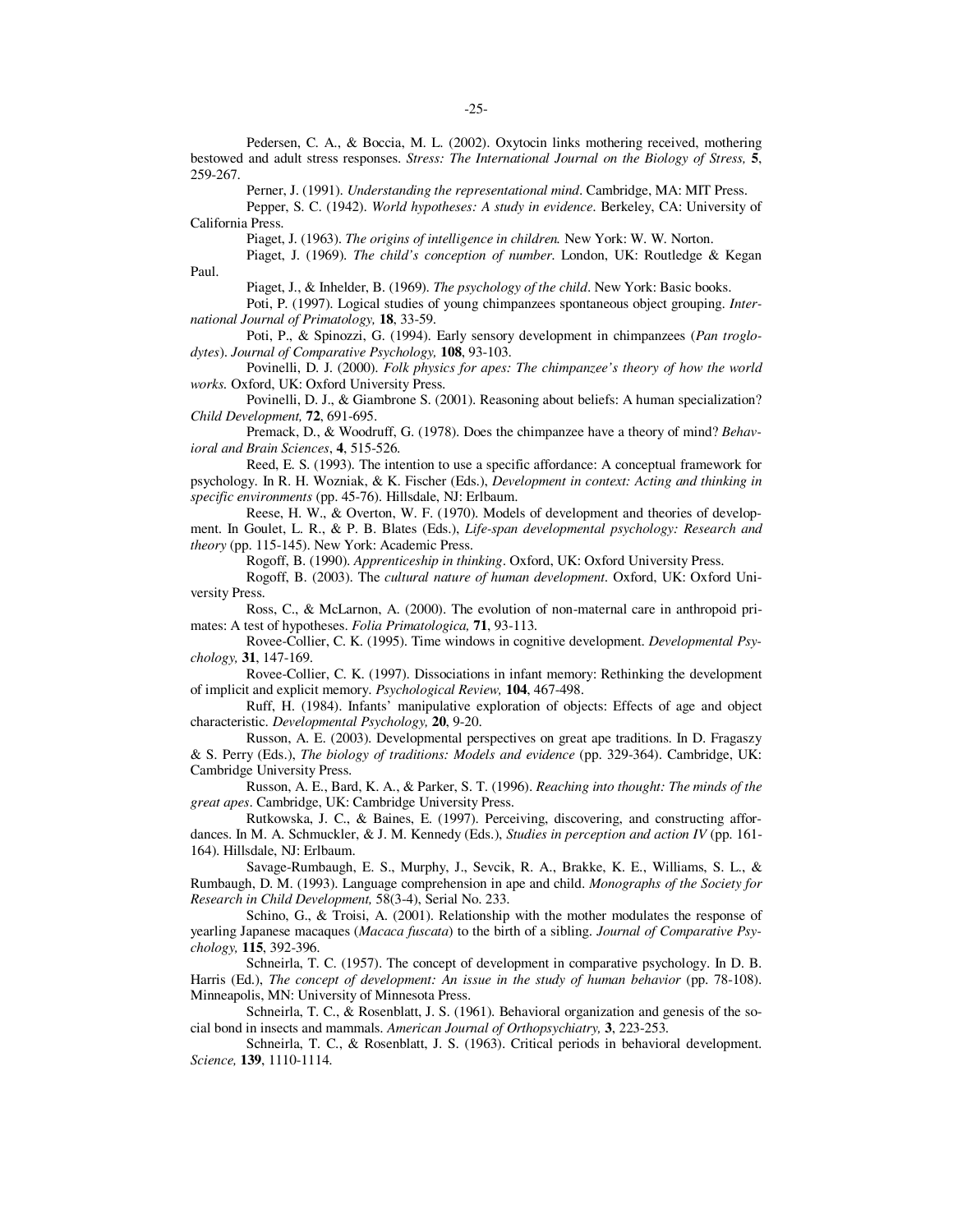Shettleworth, S. J. (1998). *Cognition, evolution, and behavior*. New York: Oxford University Press.

Siegler, R. S. (1996). *Emerging minds: The process of change in children's thinking*. New York: Oxford University Press.

Siegler, R. S. (2000). The rebirth of children's learning. *Child Development,* **71**, 26-35.

Siegler, R. S. (2002). Microgenetic studies of self explanation. In N. Granott and J. Parziale (Eds.), *Microdevelopment: Transition processes in development and learning* (pp. 31-58). Cambridge, UK: Cambridge University Press.

Siegler, R. S., & Crowley, K. (1991). The microgenetic method: A direct means for studying cognitive development. *American Psychologist,* **46**, 606-620.

Siegler, R. S., & Stern, E (1998). A microgenetic analysis of conscious and unconscious strategy discoveries. *Journal of Experimental Psychology: General,* **127**, 377-397.

Skinner, B. F. (1938). *The behavior of organisms*. New York: Appleton.

Smotherman, W. P., & Robinson, S. R. (1998). The uterus and environment: The ecology of fetal behavior. In E. M. Blass (Ed.), *Developmental psychobiology and behavioral ecology: Handbook of behavioral neurobiology, Vol. 9* (pp. 149-196). New York: Plenum Press.

Snowden, C. T., & French, J. A. (1979). Ontogeny does not always recapitulate phylogeny. *Behavioral and Brain Sciences,* **2**, 397-398.

Steinberg, L. (1990). Interdependence in the family: Autonomy, conflict, and harmony in the parent-adolescent relationship. In S. S. Feldman, & G. L. Elliott (Eds.), *At the threshold: The developing adolescent* (pp. 255-275). Cambridge, MA: Harvard University Press.

Suomi, S. J. (1987). Genetic and maternal contributions to individual differencesin rhesus monkey biobehavioral development. In N. A. Krasnagor, E. M. Blass, M. A. Hofer, & Smotherman (Eds.), *Perinatal development: A psychobiological perspective* (pp. 397-420). New York: Academic Press.

Suomi, S. J. (2000). A behavioral perspective on developmental psychopathology: Excessive aggression and serotonergic dysfunction in monkeys. In A. J. Sameroff, M. Lewis, & S. Miller (Eds.), *Handbook of developmental psychopathology*,  $2^{nd}$  *edition* (pp. 237-256). New York: Plenum.

Super, C. (1976). Environmental effects on motor development: The case of "African infant precocity." *Developmental Medicine and Child Neurology,* **18**, 561-567.

Thelen, E. (1986). Treadmill-elicited stepping in seven-month-old infants. *Child Development,* **57**, 1498-1506.

Thelen, E. (1992). Development of locomotion from a dynamic systems approach. In H. Forssberg, & H. Hirschfield (Eds.), *Movement disorders in children* (pp. 169-173). Basel, Switzerland: Karger.

Thelen, E., & Corbetta, D. (2002). Microdevelopment and dynamic systems: Applications to infant motor development. In N. Granott, & J. Parziale (Eds.), *Microdevelopment: Transition processes in development and learning* (pp. 59-79). Cambridge, UK: Cambridge University Press.

Thelen, E., & Smith, L. (1994). *A dynamic systems approach to the development of cognition and action.* Cambridge, MA: MIT Press.

Thomas, A., & Chess, S. (1977). *Temperament and development*. New York: Brunner/Mazel.

Tinbergen, N. (1963). On aims and methods of ethology. *Zeitschrift für Tierpsychologie*, **20**, 410-433.

Tomasello, M., & Call, J. (1997). *Primate cognition*. New York: Oxford University Press.

Tomasello, M., Savage-Rumbaugh, S., & Kruger, A. C. (1993). Imitative learning of actions on objects by children, chimpanzees, and enculturated chimpanzees. *Child Development,* **64**, 1688-1705.

van Leeuwen, L., Smitsman, A., & van Leeuwen, C. (1994). Affordances, perceptual complexity, and the development of tool use. *Journal of Experimental Psychology,* **20**, 174-191.

Visalberghi, E., Fragaszy, D. M., & Savage-Rumbaugh, S. (1995). Performance in a toolusing task by common chimpanzees (*Pan troglodytes*), bonobos (*Pan paniscus*), an orangutan (*Pongo pygmaeus*), and capuchin monkeys (*Cebus apella*). *Journal of Comparative Psychology,* **109**, 52-60.

Visalberghi, E., & Limongelli, L. (1994). Lack of comprehension of cause-effect relations in tool-using capuchin monkeys (*Cebus apella*). *Journal of Comparative Psychology,* **108**, 15-22.

Visalberghi, E., & Tomasello, M. (1998). Primate causal understanding in the physical and psychological domains. *Behavioural Processes,* **42**, 189-203.

von Bertalanffy, L. (1968). *General systems theory*. New York: Braziller.